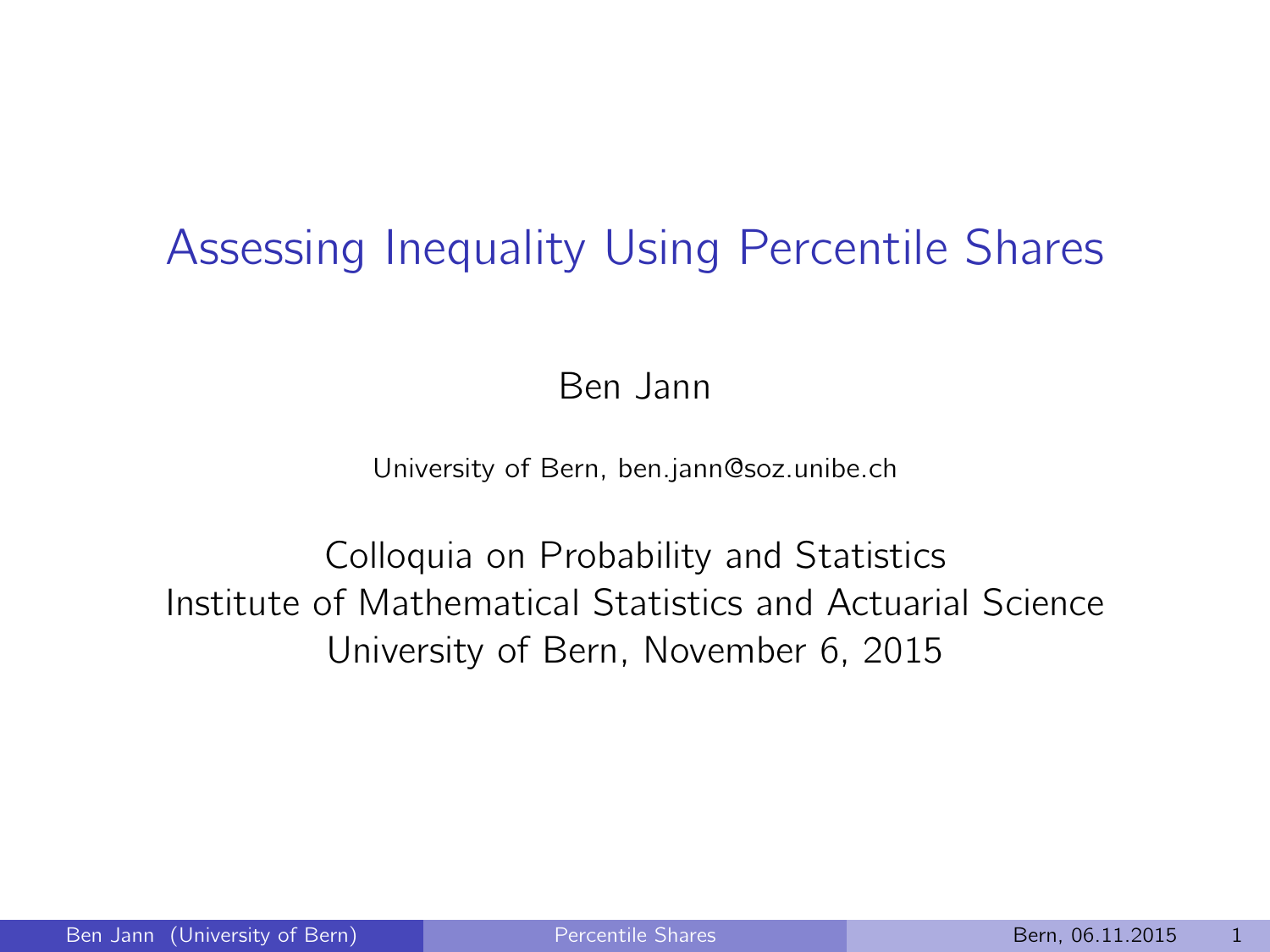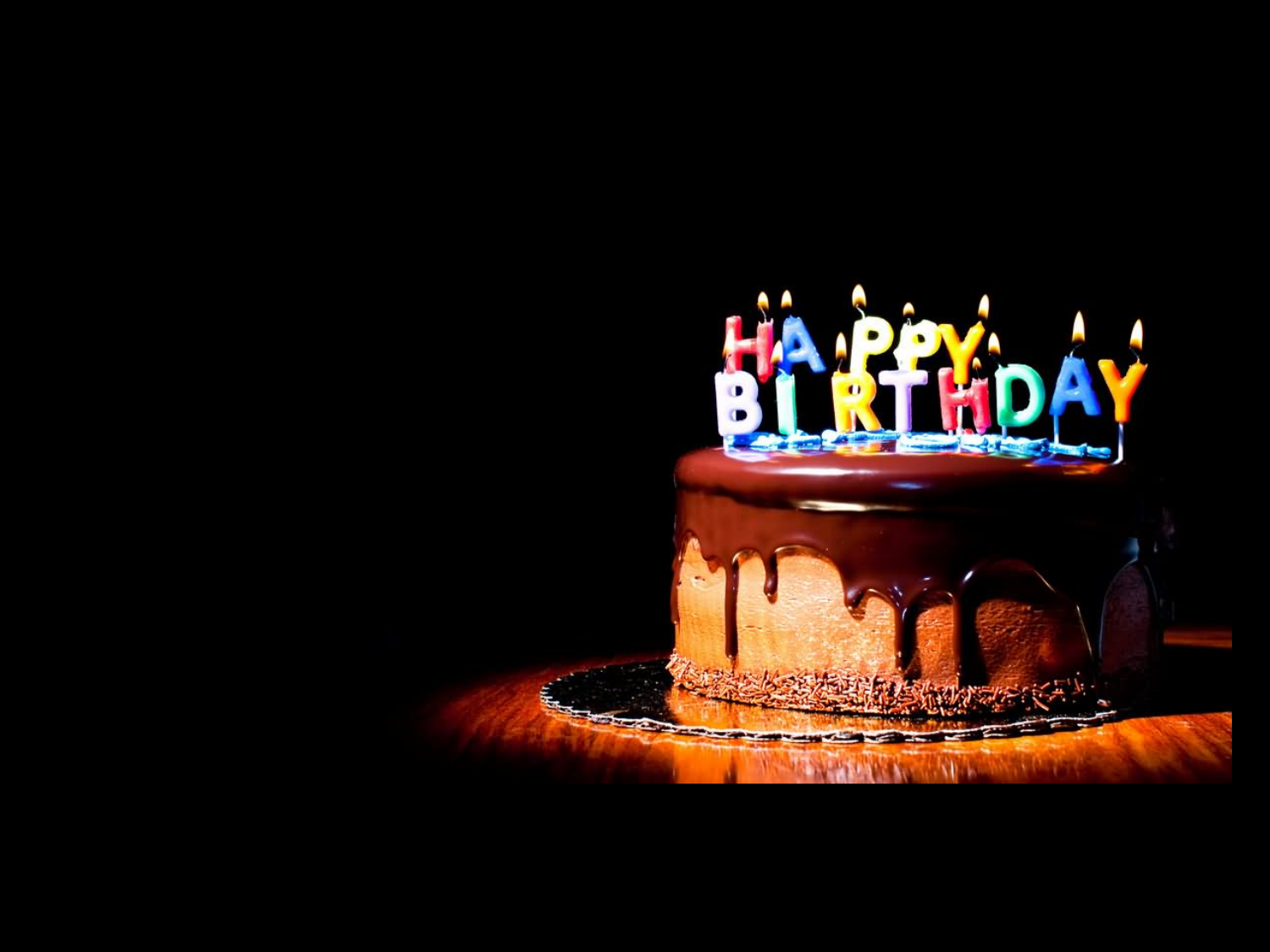

 $\triangleright$  $\triangleright$  [http://www.youtube.com/watch?v=slTF\\_XXoKAQ](http://www.youtube.com/watch?v=slTF_XXoKAQ)

von Leu/Burri/Priester (1997), die über Daten der Vermögens verwögens verwögens verwögens verwögens verwögens

 $\triangleright$  [https://www.ted.com/talks/dan\\_ariely\\_how\\_equal\\_do\\_we\\_](https://www.ted.com/talks/dan_ariely_how_equal_do_we_want_the_world_to_be_you_d_be_surprised) [want\\_the\\_world\\_to\\_be\\_you\\_d\\_be\\_surprised](https://www.ted.com/talks/dan_ariely_how_equal_do_we_want_the_world_to_be_you_d_be_surprised)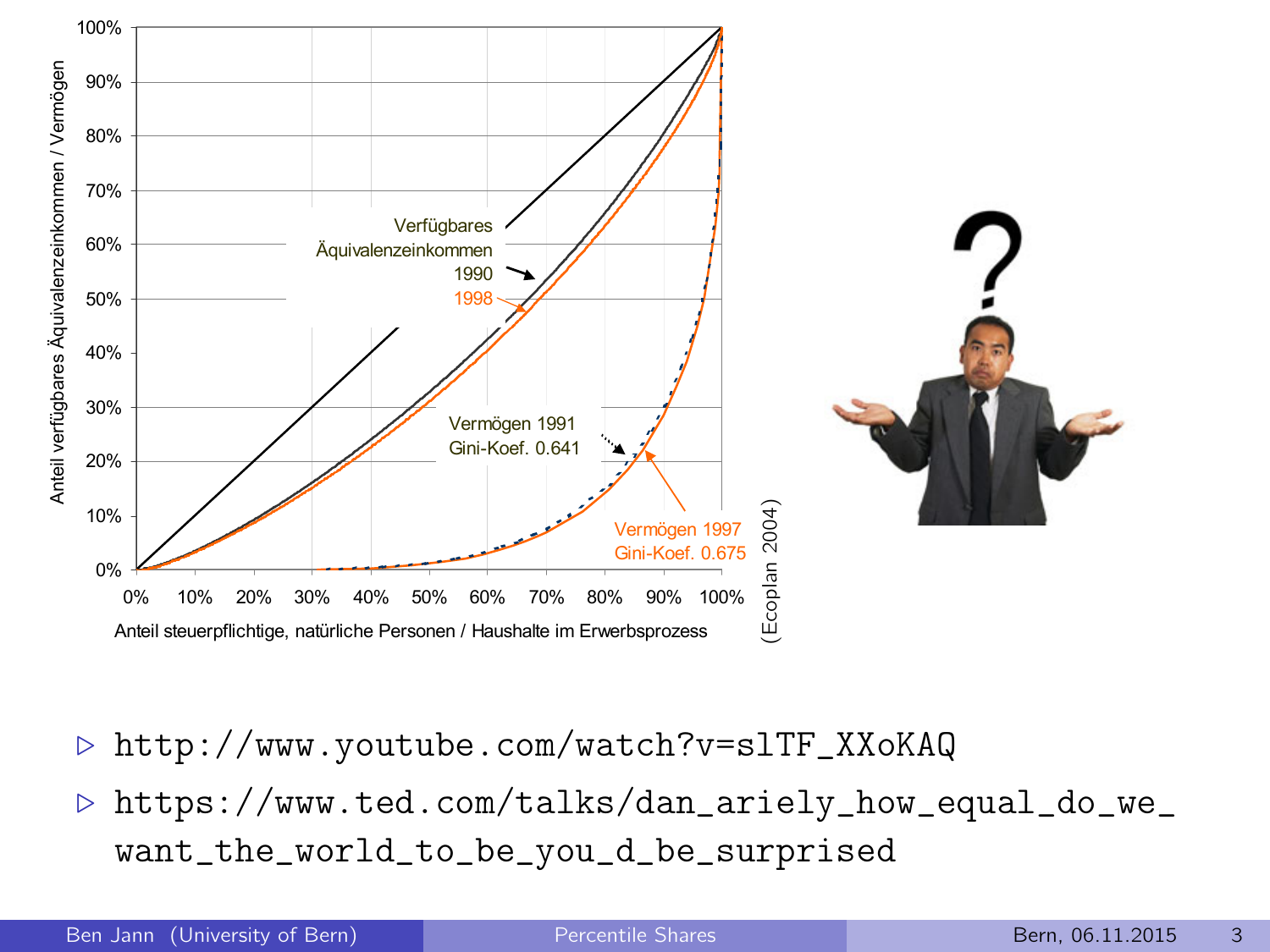## **Outline**

- Motivation
- **•** Estimation of percentile shares
- The pshare Stata command
- **•** Examples
- Small sample bias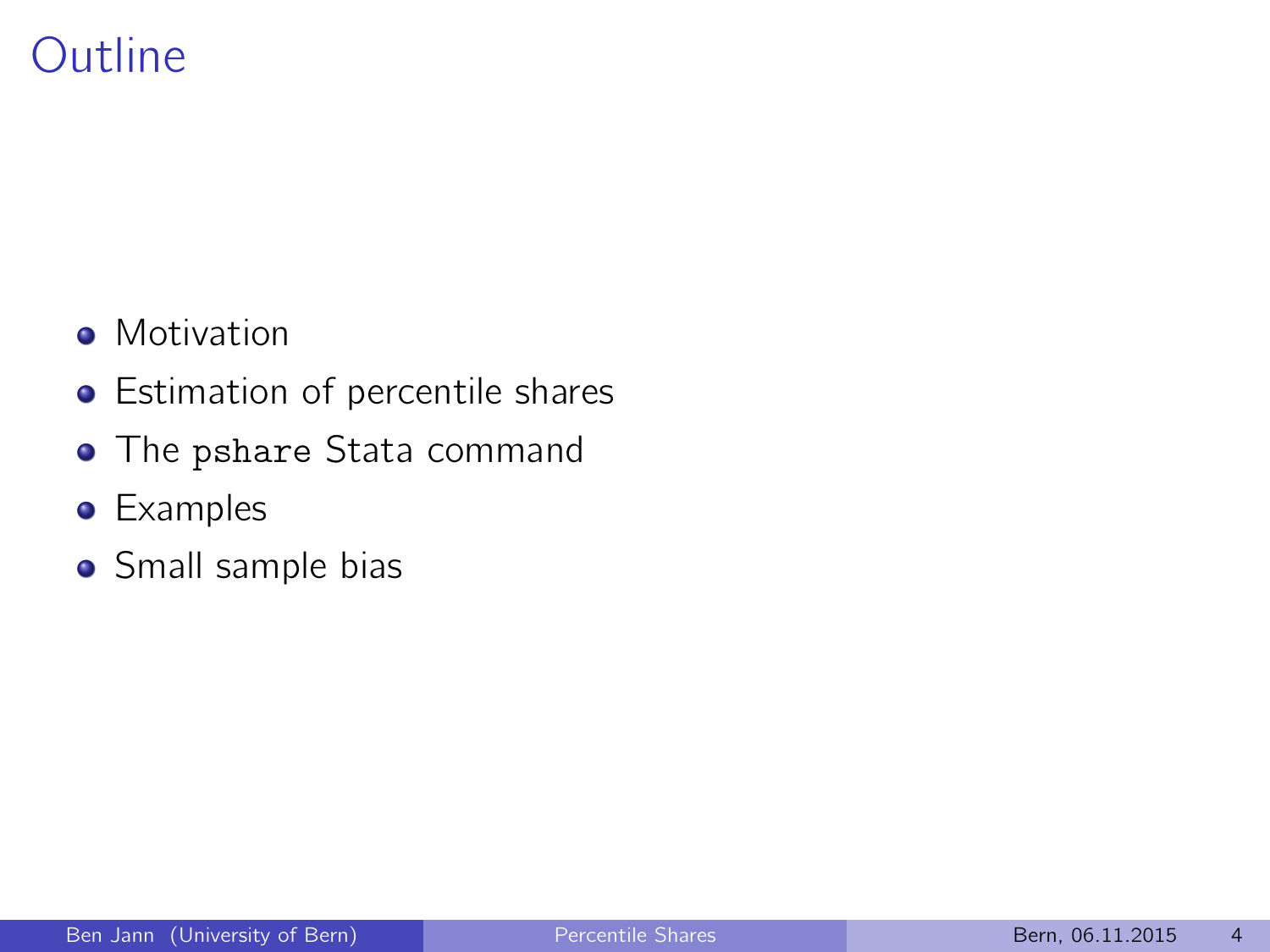#### Estimation of percentile shares

- Outcome variable of interest, e.g. income: Y
- Distribution function:  $F(y) = Pr\{Y \leq y\}$
- Quantile function:  $Q(\rho) = F^{-1}(\rho) = \inf\{y | F(y) \ge \rho\}$ ,  $\rho \in [0, 1]$
- **o** Lorenz ordinates:

$$
L(p) = \int_{-\infty}^{Q_p} y \, dF(y) \bigg/ \int_{-\infty}^{\infty} y \, dF(y)
$$

**•** Finite population form:

$$
L(p) = \sum_{i=1}^N y_i \mathcal{I}\{y_i \leq Q_p\} / \sum_{i=1}^N y_i
$$

Percentile share: proportion of total outcome within quantile interval  $[Q_{\rho_{\ell-1}}, Q_{\rho_{\ell}}], \ \rho_{\ell-1} \leq \rho_{\ell}$ 

$$
S_{\ell} = L(p_{\ell}) - L(p_{\ell-1})
$$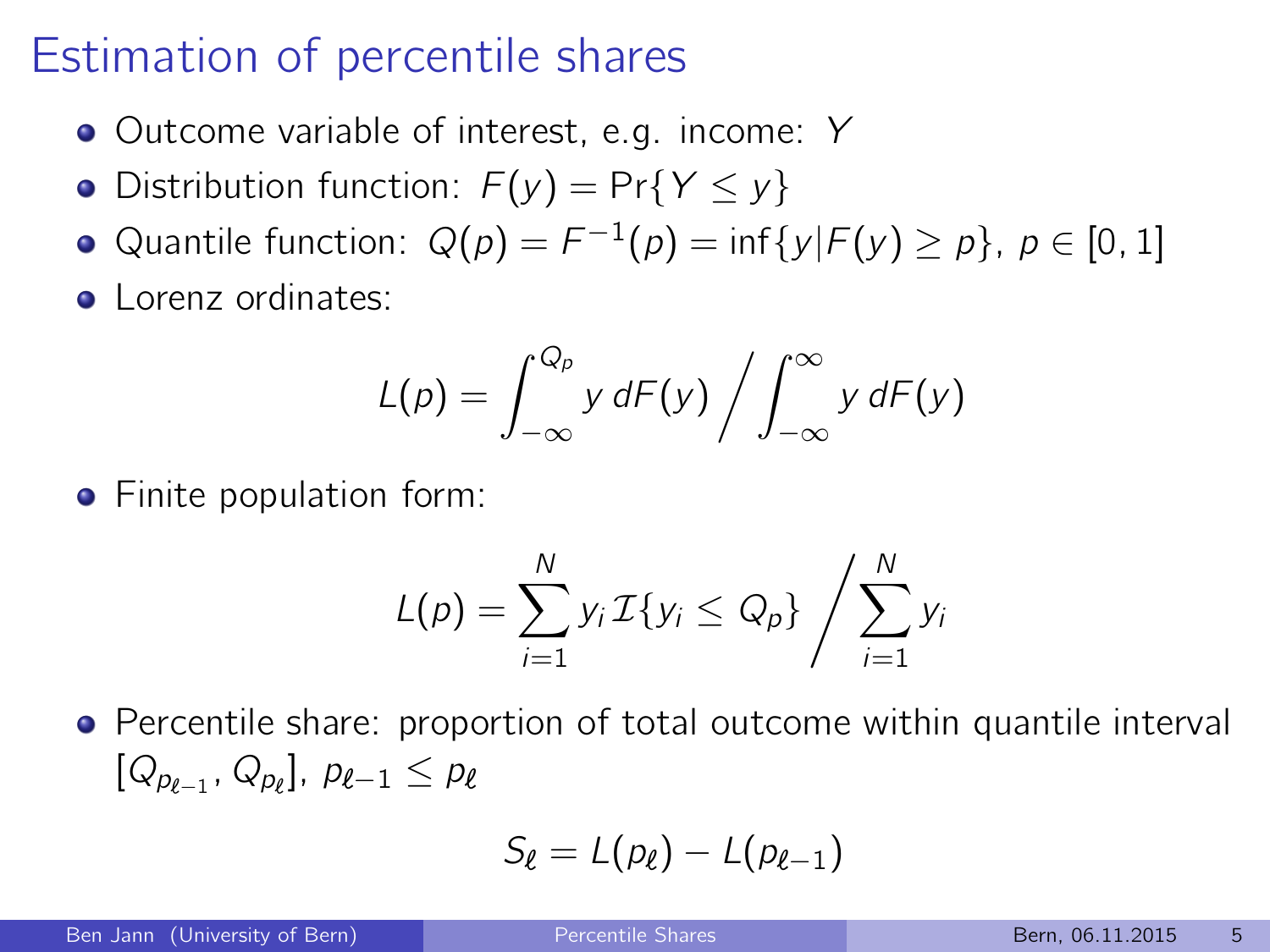## Estimation of percentile shares

 $\bullet$  Estimation given sample of size *n*:

$$
\widehat{S}_{\ell} = \widehat{L}(p_{\ell}) - \widehat{L}(p_{\ell-1})
$$

$$
\widehat{L}(p) = (1 - \gamma)\widetilde{Y}_{j-1} + \gamma\widetilde{Y}_{j}
$$

$$
\widetilde{Y}_{j} = \sum_{i=1}^{j} y_{(i)} / \sum_{i=1}^{n} y_{i}
$$

$$
\gamma = \frac{p - \widehat{p}_{j-1}}{\widehat{p}_{j} - \widehat{p}_{j-1}}
$$

$$
\hat{p}_j
$$
 where  $\hat{p}_{j-1} < p \le \hat{p}_j$  with  $\hat{p}_j = \frac{j}{n}$ 

 $y_i$  where  $y_{(i)}$  refers to ordered values

(linear interpolation)

#### **o** Standard errors

- $\rightarrow$  approximate standard errors can be obtained by the estimating equations approach as proposed by Binder and Kovacevic (1995)
- $\triangleright$  supports complex survey data and joint estimation across subpopulations or repeated measures
- $\blacktriangleright$  alternative: bootstrap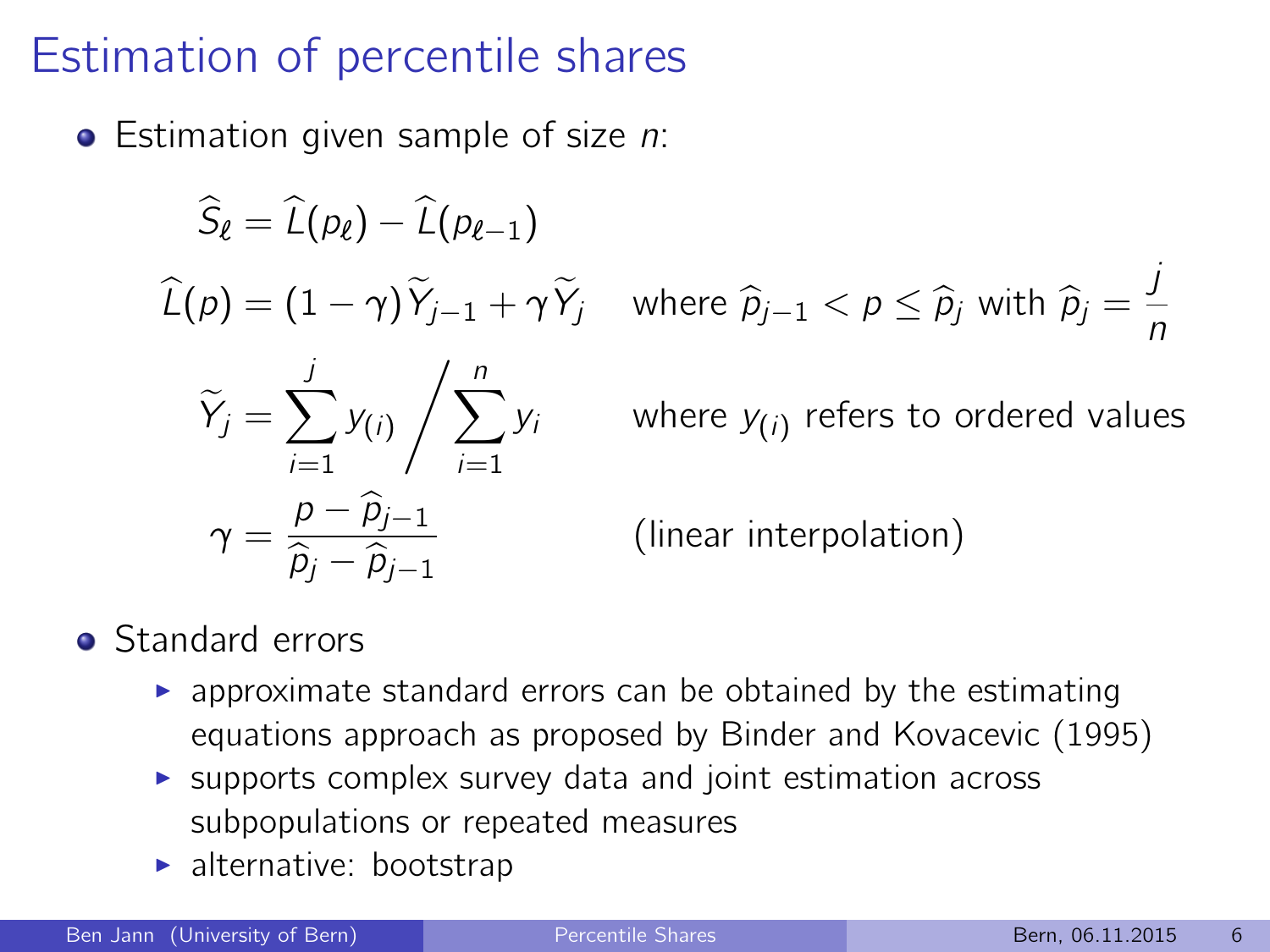#### Estimation of percentile shares: standard errors

• Let  $\theta$  be a parameter interest and  $\lambda$  be a vector of nuisance parameters. Furthermore, let  $u_\theta(y_i,\theta,\lambda)$  and  $u_\lambda(y_i,\lambda)$  be estimating functions such that, in the (finite) population,  $\theta$  and  $\lambda$  are the solutions to

$$
U_{\theta}(\theta,\lambda)=\sum_{i=1}^N u_{\theta}(y_i,\theta,\lambda)=0 \text{ and } U_{\lambda}(\lambda)=\sum_{i=1}^N u_{\lambda}(y_i,\lambda)=0
$$

• Following Kovacević and Binder (1997), the sampling variance of  $\hat{\theta}$ can be approximated by a variance estimate of

$$
\sum_s w_i u^*(y_i, \hat{\theta}, \hat{\lambda})
$$

where  $w_i$  are sampling weights and

$$
u^*(y_i, \theta, \lambda) = \left(-u_{\theta}(y_i, \theta, \lambda) + \frac{\partial U_{\theta}}{\partial \lambda} \left[\frac{\partial U_{\lambda}}{\partial \lambda}\right]^{-1} u_{\lambda}(y_i, \lambda)\right) \left[\frac{\partial U_{\theta}}{\partial \theta}\right]^{-1}
$$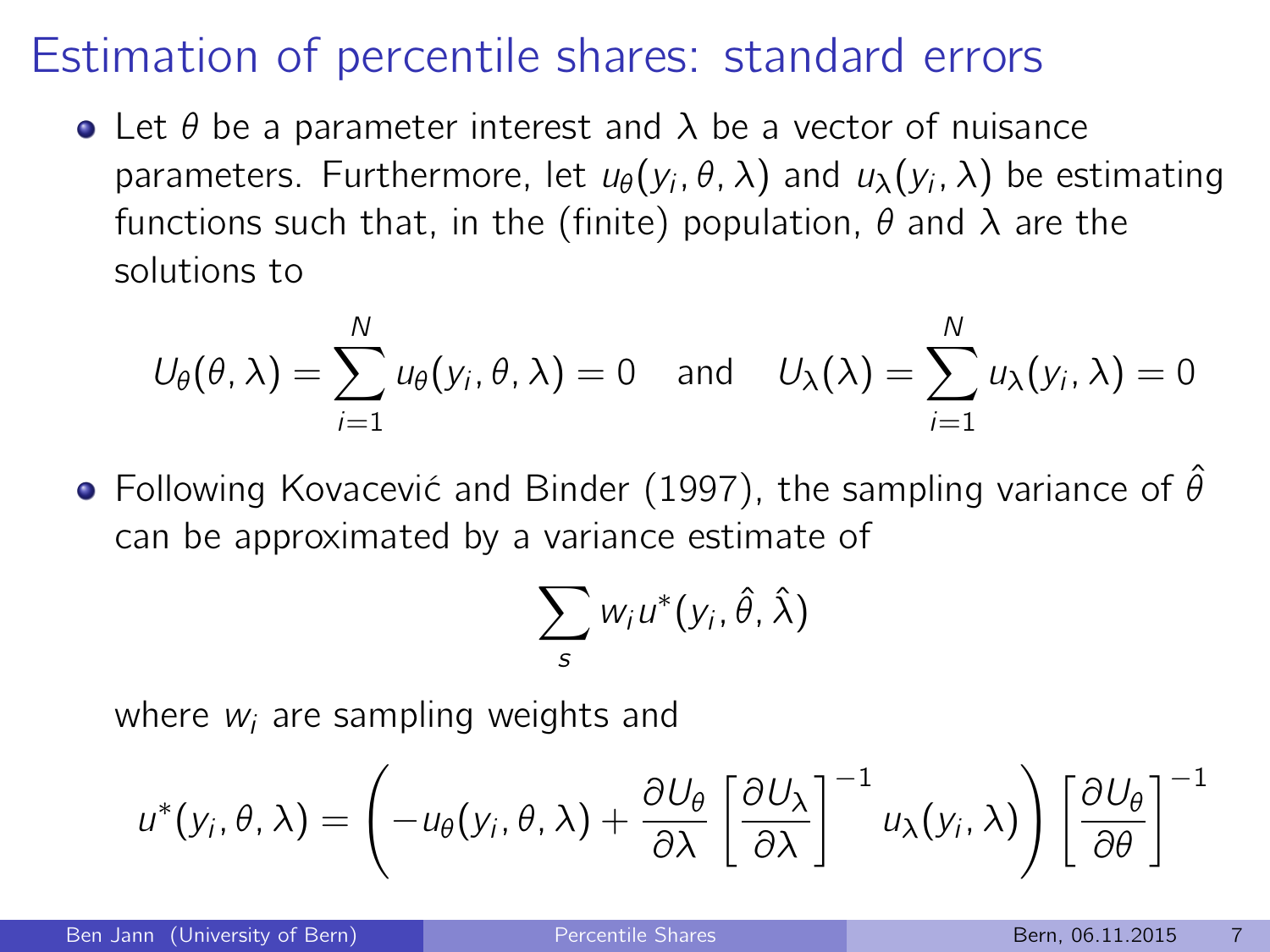Estimation of percentile shares: standard errors

• For percentile shares, 
$$
\theta = S
$$
 and  $\lambda = \begin{bmatrix} Q_1 \\ Q_2 \end{bmatrix}$ .

• The estimating functions are:

$$
u_{\theta} = y_i \mathcal{I}\{y_i \le Q_2\} - y_i \mathcal{I}\{y_i \le Q_1\} - y_i S
$$

$$
u_{\lambda} = \begin{bmatrix} \mathcal{I}\{y_i \le Q_1\} - p_1 \\ \mathcal{I}\{y_i \le Q_2\} - p_2 \end{bmatrix}
$$

Hence:

$$
y_{i}\mathcal{I}\{y_{i} \le Q_{2}\} - y_{i}\mathcal{I}\{y_{i} \le Q_{1}\} - y_{i}S
$$
\n
$$
u^{*} = \frac{-Q_{2}(\mathcal{I}\{y_{i} \le Q_{2}\} - p_{2}) + Q_{1}(\mathcal{I}\{y_{i} \le Q_{1}\} - p_{1})}{\sum y_{i}}
$$
\n
$$
(y_{i} - Q_{2})\mathcal{I}\{y_{i} \le Q_{2}\} - (y_{i} - Q_{1})\mathcal{I}\{y_{i} \le Q_{1}\}
$$
\n
$$
+Q_{2}p_{2} - Q_{1}p_{1} - y_{i}S
$$
\n
$$
\sum y_{i}
$$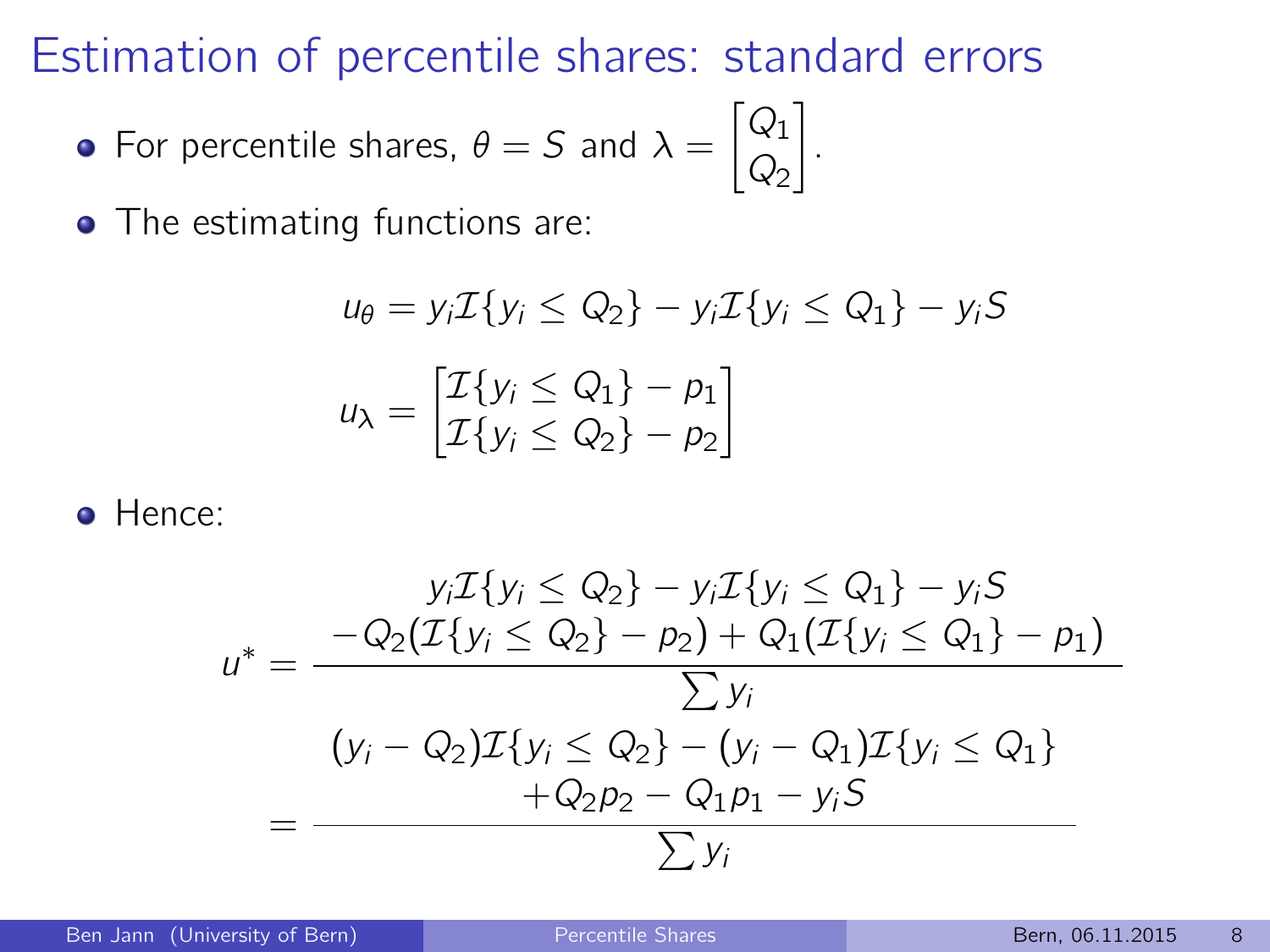#### Estimation of percentile shares: some extensions

- Percentile share "density":
	- $\blacktriangleright$  particularly useful for graphing

$$
D_{\ell} = \frac{S_{\ell}}{p_{\ell} - p_{\ell-1}} = \frac{L(p_{\ell}) - L(p_{\ell-1})}{p_{\ell} - p_{\ell-1}}
$$

**o** Totals:

$$
\mathcal{T}_{\ell} = \sum_{i=1}^N y_i \mathcal{I}\{Q_{p_{\ell-1}} < y_i \leq Q_{p_{\ell}}\} = \mathcal{S}_{\ell} \cdot \sum_{i=1}^N y_i
$$

• Averages:

- $\blacktriangleright$  again, useful for graphing
- $\triangleright$  useful if you are also interested in levels, not just distribution

$$
A_{\ell} = \frac{T_{\ell}}{(p_{\ell} - p_{\ell-1}) \cdot N}
$$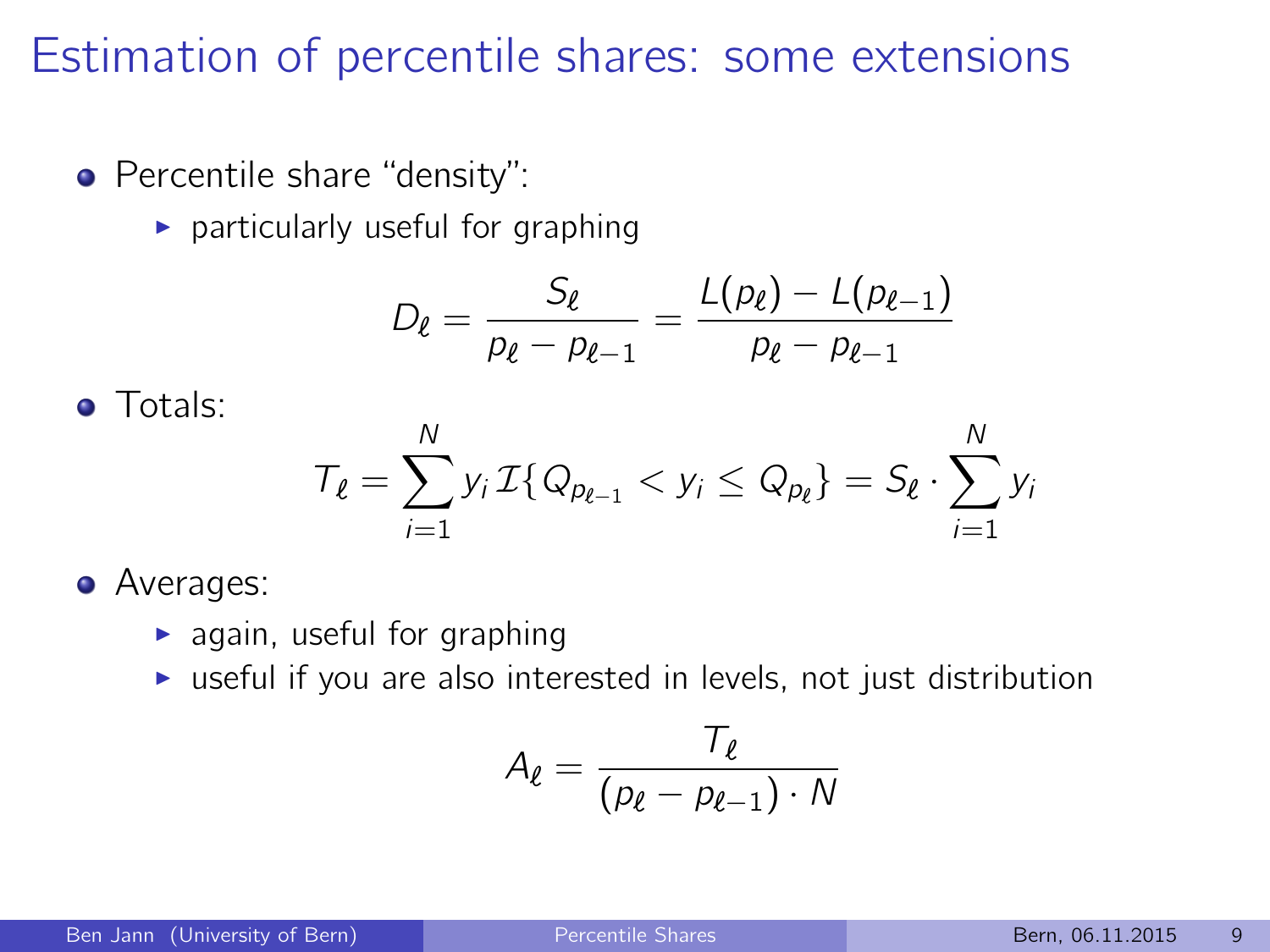## Estimation of percentile shares: some extensions

- Contrasts:
	- $\triangleright$  useful for comparing distributions, e.g. changes over time
	- $\triangleright$  standard errors easily computed using delta method

$$
S_{\ell}^A - S_{\ell}^B \qquad S_{\ell}^A / S_{\ell}^B \qquad \ln(S_{\ell}^A / S_{\ell}^B) \qquad \ldots
$$

- Using a different total:
	- $\triangleright$  useful, e.g., to analyze income components or subpopulation shares

$$
L^*(p) = \sum_{i=1}^N y_i \mathcal{I}\{y_i \le Q_p\} / \mathcal{T}
$$

$$
S_{\ell}^* = L^*(p_{\ell}) - L^*(p_{\ell-1})
$$

with  $T$  whatever you like it to be (e.g. the total of variable  $Z$  or the total across subpopulations)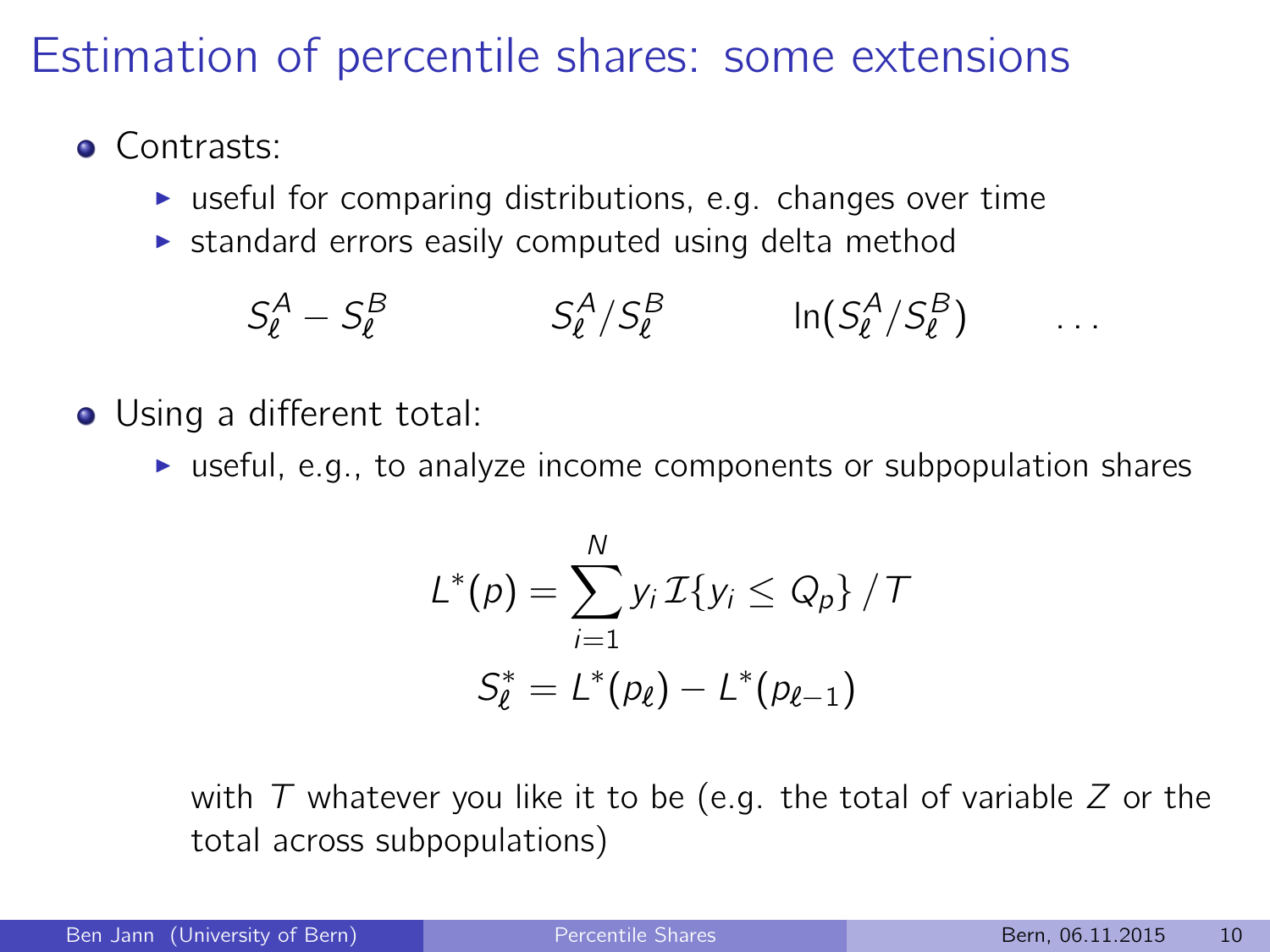## Estimation of percentile shares: some extensions

- Using a different ordering variable ("concentration curve"; bivariate analysis):
	- $\triangleright$  compute shares while ordering by a different variable
	- $\triangleright$  useful for analyzing relations between variables (wealth and income, pre- and post-tax income, etc.)
	- $\triangleright$  standard errors: puhh ... let's just use bootstrap

$$
L^{Z}(p) = \sum_{i=1}^{N} y_{i} \mathcal{I}\{z_{i} \leq Q_{p}^{Z}\} / \sum_{i=1}^{N} y_{i}
$$
  

$$
S_{\ell}^{Z} = L^{Z}(p_{\ell}) - L^{Z}(p_{\ell-1})
$$

Often a combination of using a different total and using a different ordering variable is useful (e.g. to analyze redistribution).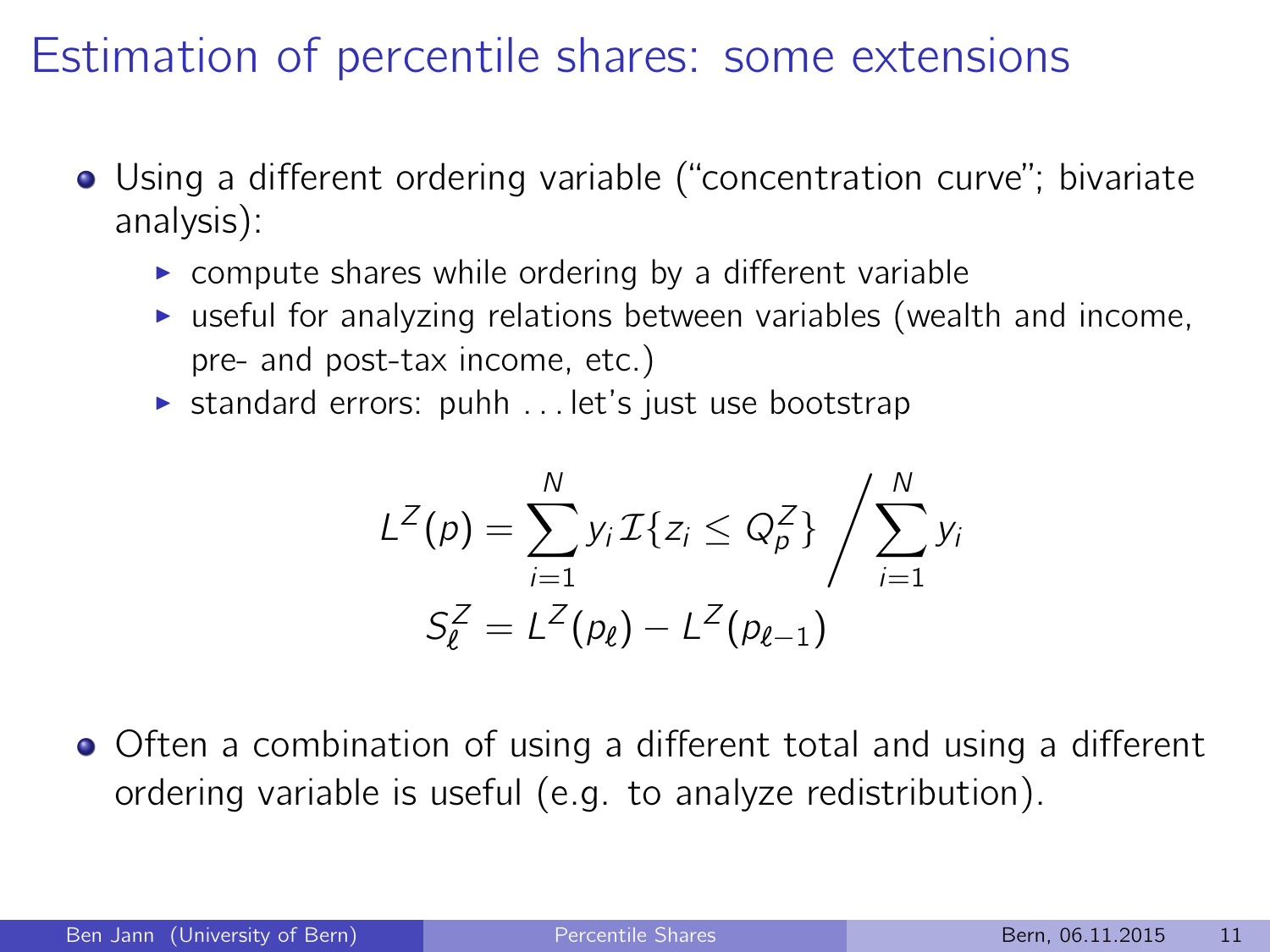## The pshare Stata command

#### $\circ$  pshare estimate

- $\triangleright$  estimates the percentile shares and their variance matrix
- $\triangleright$  arbitrary cutoffs for the percentile groups
- $\triangleright$  joint estimation across multiple outcome variables or subpopulations
- $\triangleright$  shares as proportions, densities, totals, or averages
- $\blacktriangleright$  etc.
- pshare contrast
	- $\triangleright$  computes contrasts between outcome variables or subpopulations
	- $\blacktriangleright$  differences, ratios, or log ratios
- **o** pshare stack
	- $\blacktriangleright$  displays percentile shares as stacked bar chart
- pshare histogram
	- $\blacktriangleright$  displays percentile shares as histogram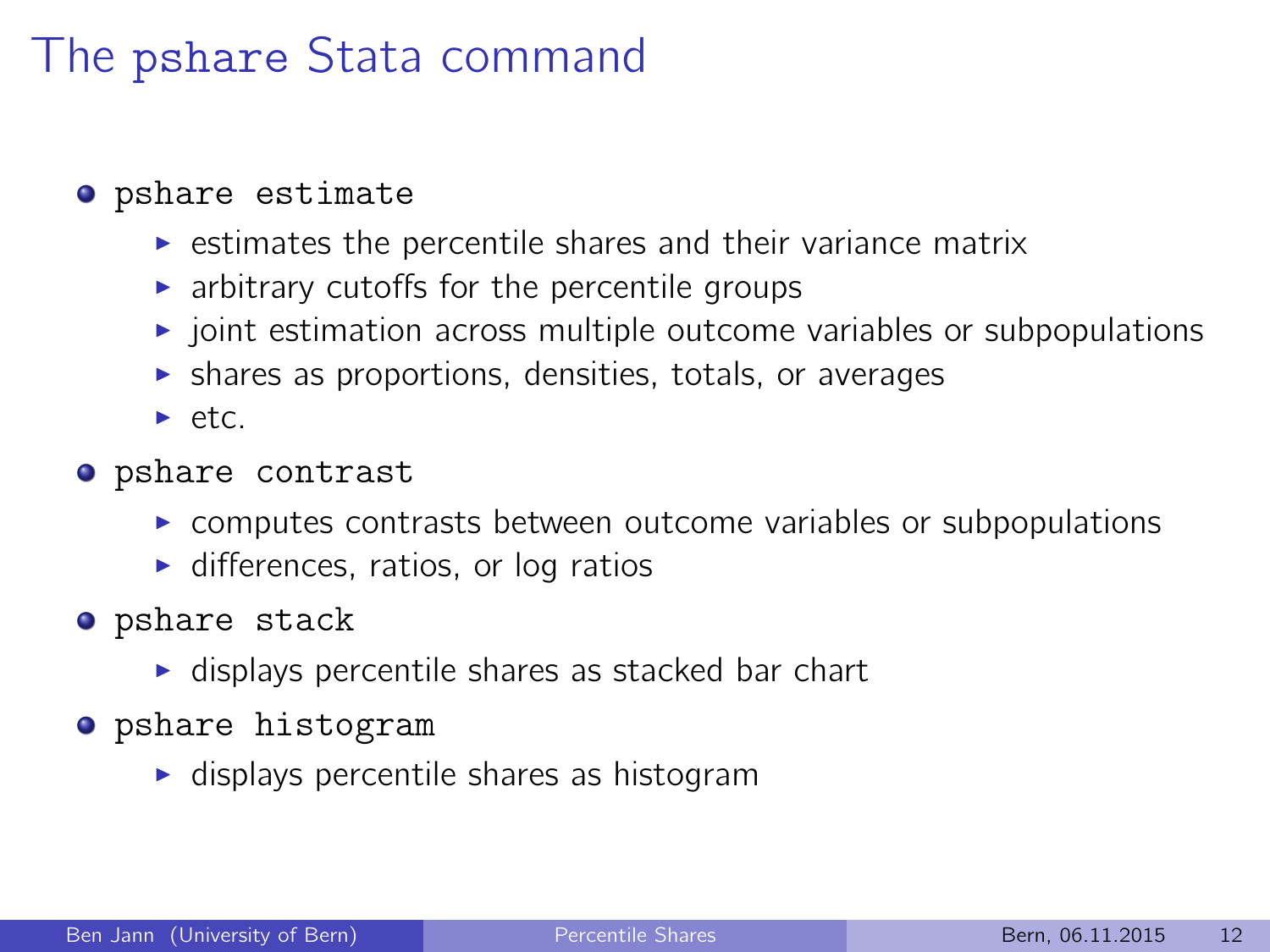Example: quintile shares (the default)

. sysuse nlsw88 (NLSW, 1988 extract)

. pshare estimate wage, percent

Percentile shares (percent) Number of obs = 2,246

| wage       | Coef.    | Std. Err. | t.    | P>  t |          | [95% Conf. Interval] |
|------------|----------|-----------|-------|-------|----------|----------------------|
| $0 - 20$   | 8.018458 | .1403194  | 57.14 | 0.000 | 7.743288 | 8.293627             |
| $20 - 40$  | 12.03655 | .1723244  | 69.85 | 0.000 | 11.69862 | 12.37448             |
| $40 - 60$  | 16.2757  | .2068139  | 78.70 | 0.000 | 15.87013 | 16.68127             |
| $60 - 80$  | 22.47824 | .2485367  | 90.44 | 0.000 | 21.99085 | 22.96562             |
| $80 - 100$ | 41.19106 | .6246426  | 65.94 | 0.000 | 39.96612 | 42.41599             |

 $\bullet$  top 20% percent of the population get 41% of wages

 $\bullet$  bottom 20% only get 8% of wages, etc.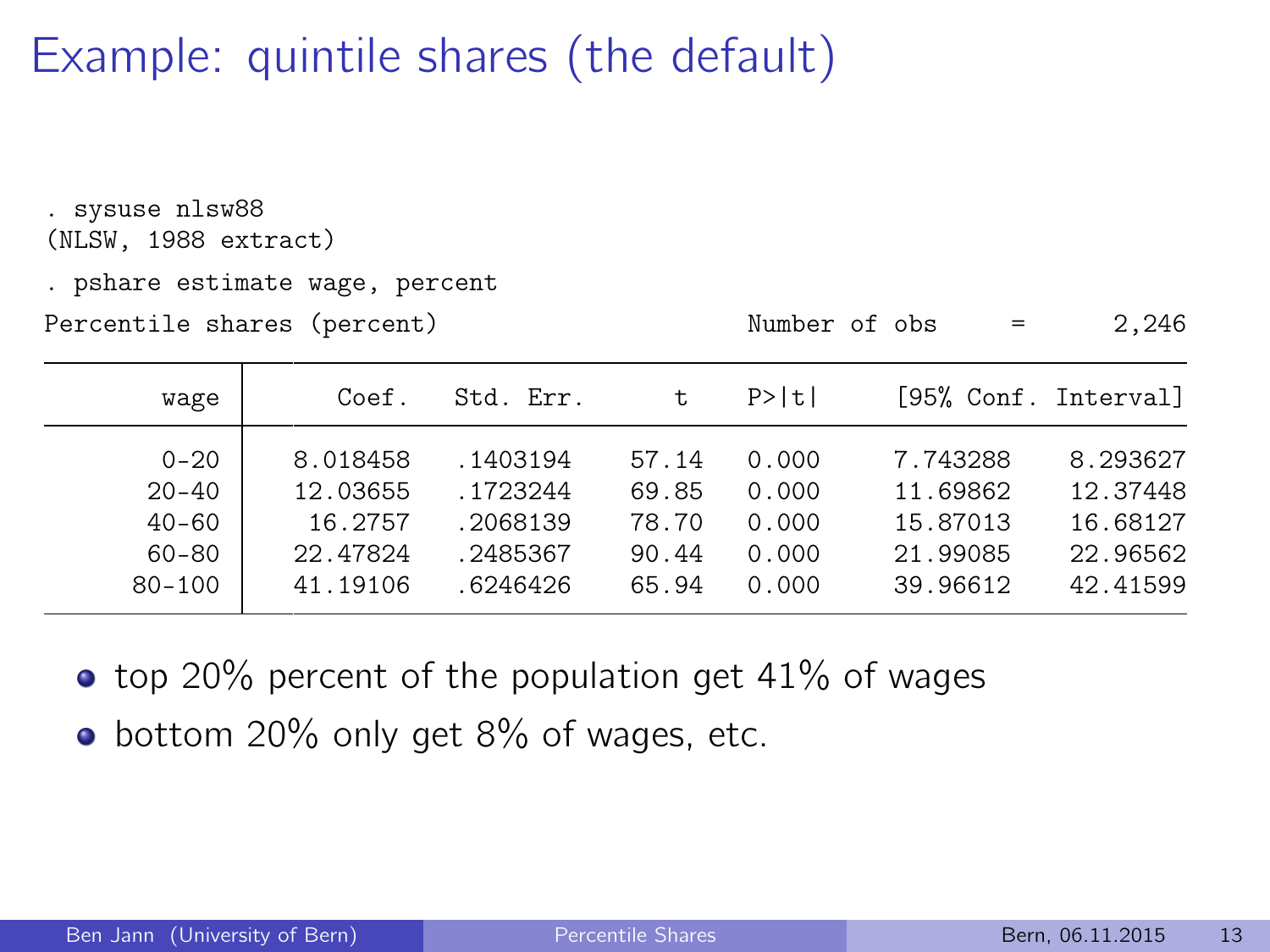## Example: bottom 50%, mid 40%, and top 10%

. pshare estimate wage, percent percentiles(50 90)

| Percentile shares (percent) |          |           |        | Number of obs |          | $=$ | 2.246                |
|-----------------------------|----------|-----------|--------|---------------|----------|-----|----------------------|
| wage                        | Coef.    | Std. Err. | t      | P>  t         |          |     | [95% Conf. Interval] |
| $0 - 50$                    | 27.59734 | .3742279  | 73.74  | 0.000         | 26.86347 |     | 28.33121             |
| $50 - 90$                   | 45.86678 | .4217771  | 108.75 | 0.000         | 45.03967 |     | 46.6939              |
| $90 - 100$                  | 26.53588 | .682887   | 38.86  | 0.000         | 25.19672 |     | 27.87503             |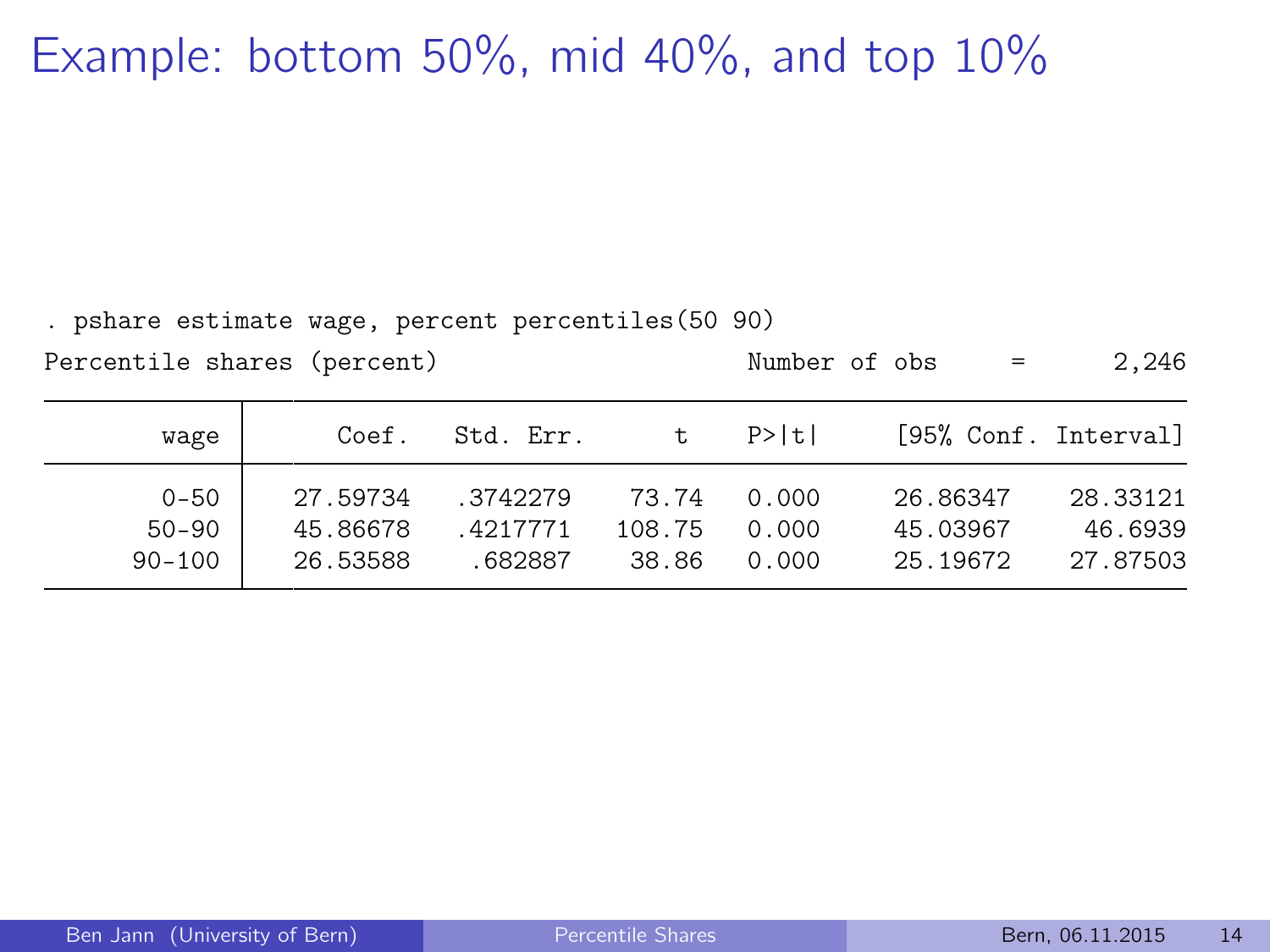#### Example: stacked bars plot

- . pshare estimate wage if  $occ \leq 4$ , percent p(50 90) over(occ) total gini (output omitted )
- . pshare stack, values sort(gini tlast descending)

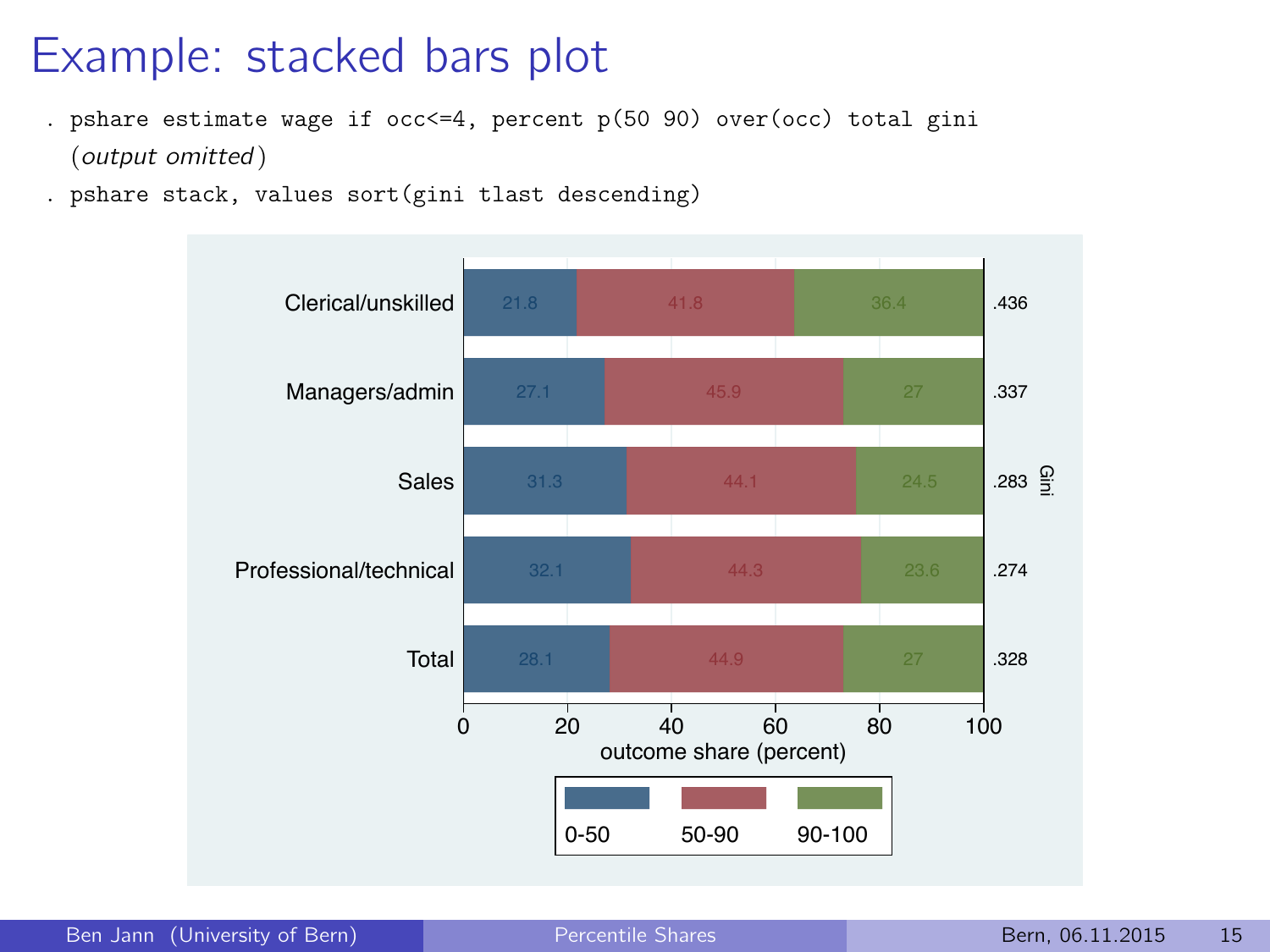# Example: histogram of densities

. pshare estimate wage, density percentiles(10(10)90 99)

(output omitted )

. pshare histogram, yline(1)

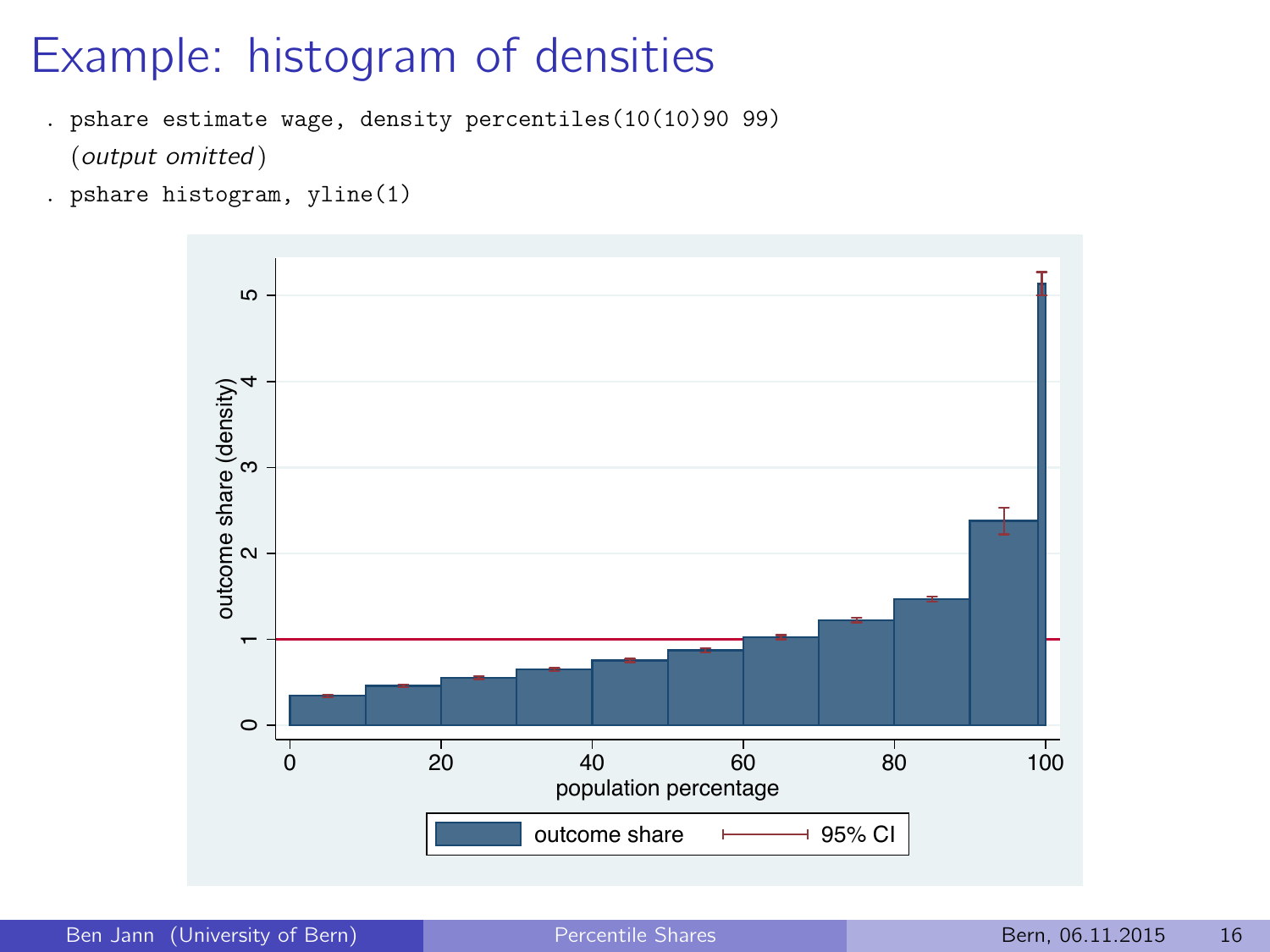## Example: histogram of densities

#### **o** Interpretation

- $\blacktriangleright$  Take 100 dollars and divide them among 100 people who line up along the x-axis.
- $\triangleright$  The heights of the bars shows you how much each one gets.
- If all get the same, then everyone would get one dollar (red line).
- $\blacktriangleright$  However, according to the observed distribution, the rightmost person would get five of the 100 dollars, the next 9 would get about two and a half dollars each, . . . , the bottom 10 only get 35 cents each.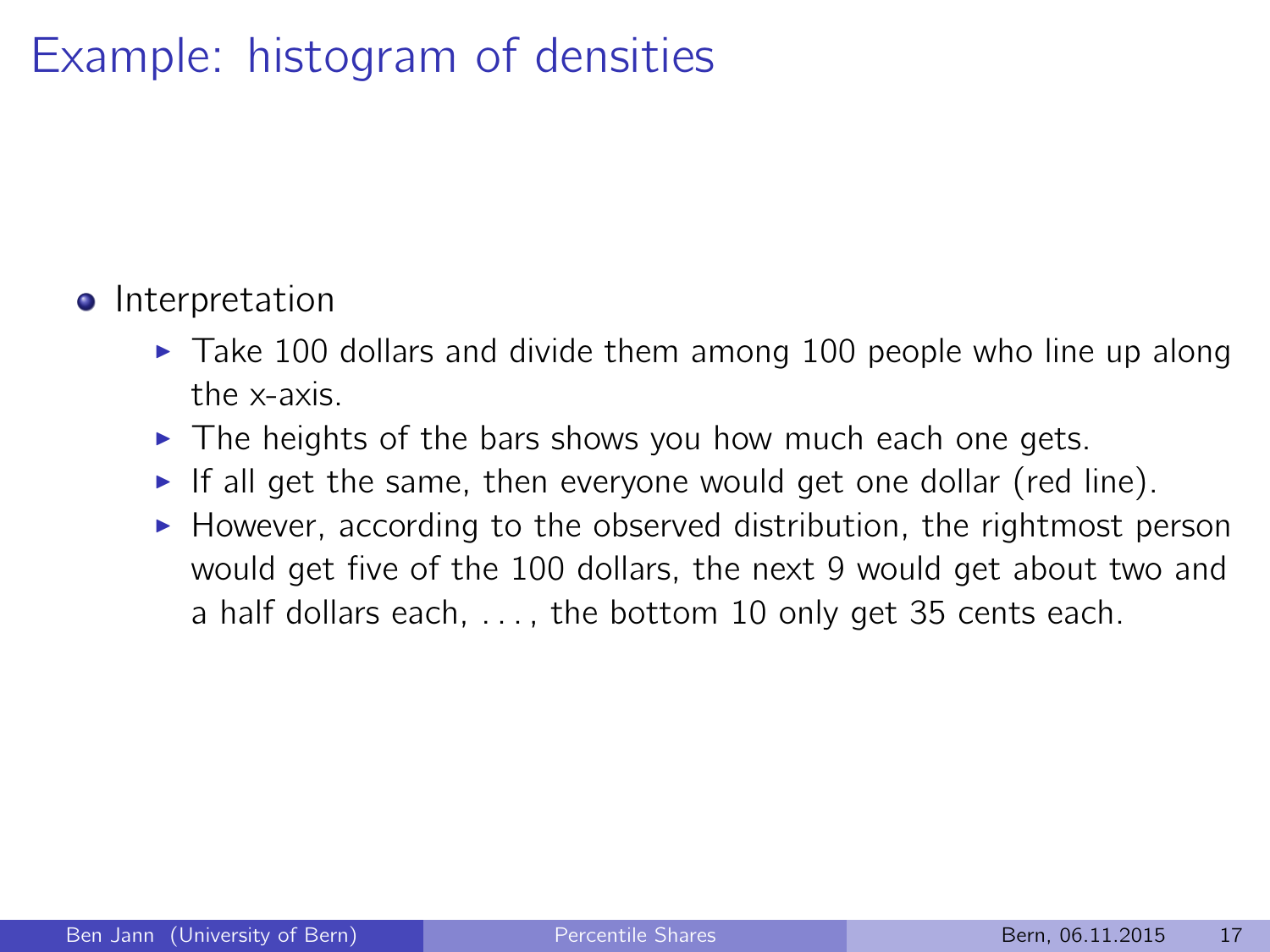#### Example: concentration curve

| . pshare estimate hours, pvar(wage) density $n(10)$ vce(bootstrap, reps(100))<br>(running pshare on estimation sample) |          |           |             |                               |          |   |                      |
|------------------------------------------------------------------------------------------------------------------------|----------|-----------|-------------|-------------------------------|----------|---|----------------------|
| Bootstrap replications (100)                                                                                           | $2 -$    | $3 -$     | $4 -$       | 5<br>50<br>100                |          |   |                      |
| Percentile shares (density)                                                                                            |          |           |             | Number of obs<br>Replications |          | = | 2,242<br>100         |
|                                                                                                                        | Observed | Bootstrap |             |                               |          |   | Normal-based         |
| hours                                                                                                                  | Coef.    | Std. Err. | $Z_{\rm c}$ | P >  z                        |          |   | [95% Conf. Interval] |
| $0 - 10$                                                                                                               | .8880782 | .0210689  | 42.15       | 0.000                         | .8467839 |   | .9293726             |
| $10 - 20$                                                                                                              | .9038126 | .0200836  | 45.00       | 0.000                         | .8644495 |   | .9431758             |
| $20 - 30$                                                                                                              | .934641  | .0227132  | 41.15       | 0.000                         | .890124  |   | .979158              |
| $30 - 40$                                                                                                              | .9980166 | .0169864  | 58.75       | 0.000                         | .9647239 |   | 1.031309             |
| $40 - 50$                                                                                                              | 1.014016 | .0166936  | 60.74       | 0.000                         | .9812967 |   | 1.046734             |
| $50 - 60$                                                                                                              | 1.037906 | .0205587  | 50.49       | 0.000                         | .9976118 |   | 1.0782               |
| $60 - 70$                                                                                                              | 1.052623 | .0156106  | 67.43       | 0.000                         | 1.022027 |   | 1.083219             |
| $70 - 80$                                                                                                              | 1.037115 | .0149629  | 69.31       | 0.000                         | 1.007788 |   | 1.066442             |
| $80 - 90$                                                                                                              | 1.075704 | .0156393  | 68.78       | 0.000                         | 1.045052 |   | 1.106357             |
| $90 - 100$                                                                                                             | 1.058088 | .0169989  | 62.24       | 0.000                         | 1.02477  |   | 1.091405             |

(percentile groups with respect to wage)

- $\bullet$  the 10% with the highest wages work 5.8% longer hours
- $\bullet$  the 10% with the lowest wages work 11.2% shorter hours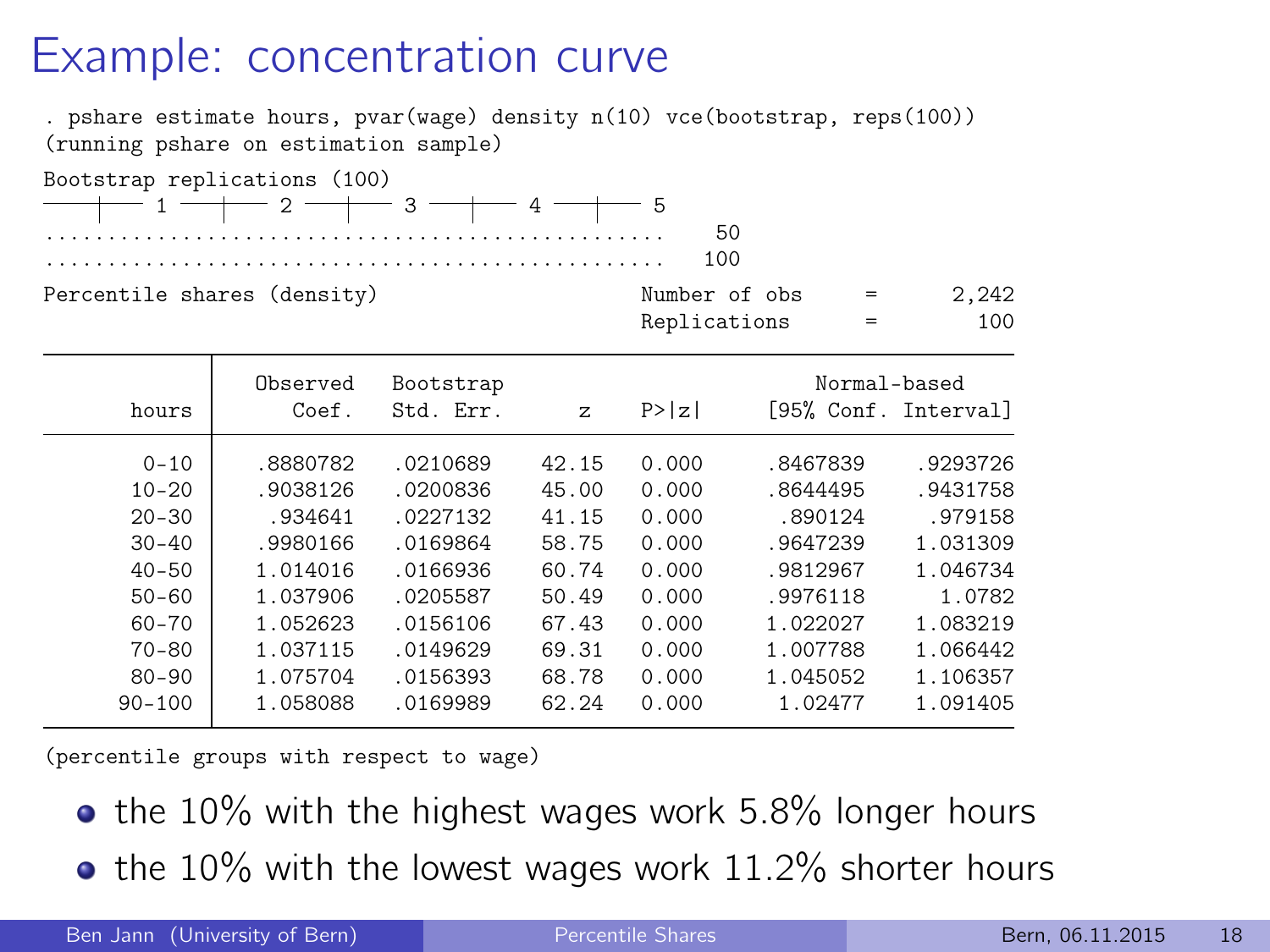#### Some examples with "real" data

- Tax data from canton of Bern, Switzerland, 2002 and 2012
- individual level data from personal tax forms
- **•** information on income components, deductions, assets, etc.
- units of analysis in following examples are "tax units"

| . describe                                                                                    |                                                                            |                                                                                 |                |                                                                                                                                                |
|-----------------------------------------------------------------------------------------------|----------------------------------------------------------------------------|---------------------------------------------------------------------------------|----------------|------------------------------------------------------------------------------------------------------------------------------------------------|
| Contains data from BE-02-12.dta<br>obs:<br>vars:<br>size:                                     | 1,153,709<br>9<br>39,226,106                                               |                                                                                 |                | $30$ Oct $2015$ $18:44$                                                                                                                        |
| variable name                                                                                 | storage<br>type                                                            | display<br>format                                                               | value<br>label | variable label                                                                                                                                 |
| year<br>earnings<br>capincome<br>transfers<br>tax<br>heritage<br>income<br>aftertax<br>wealth | int<br>float<br>float<br>float<br>float<br>long<br>float<br>float<br>float | %9.0g<br>%9.0g<br>%9.0g<br>%9.0g<br>%9.0g<br>%10.0gc<br>%9.0g<br>%9.0g<br>%9.0g |                | Year<br>Labor market income<br>Capital income<br>Transfer income<br>Tax<br>Received heritage<br>Total income<br>After tax income<br>Net wealth |

Sorted by: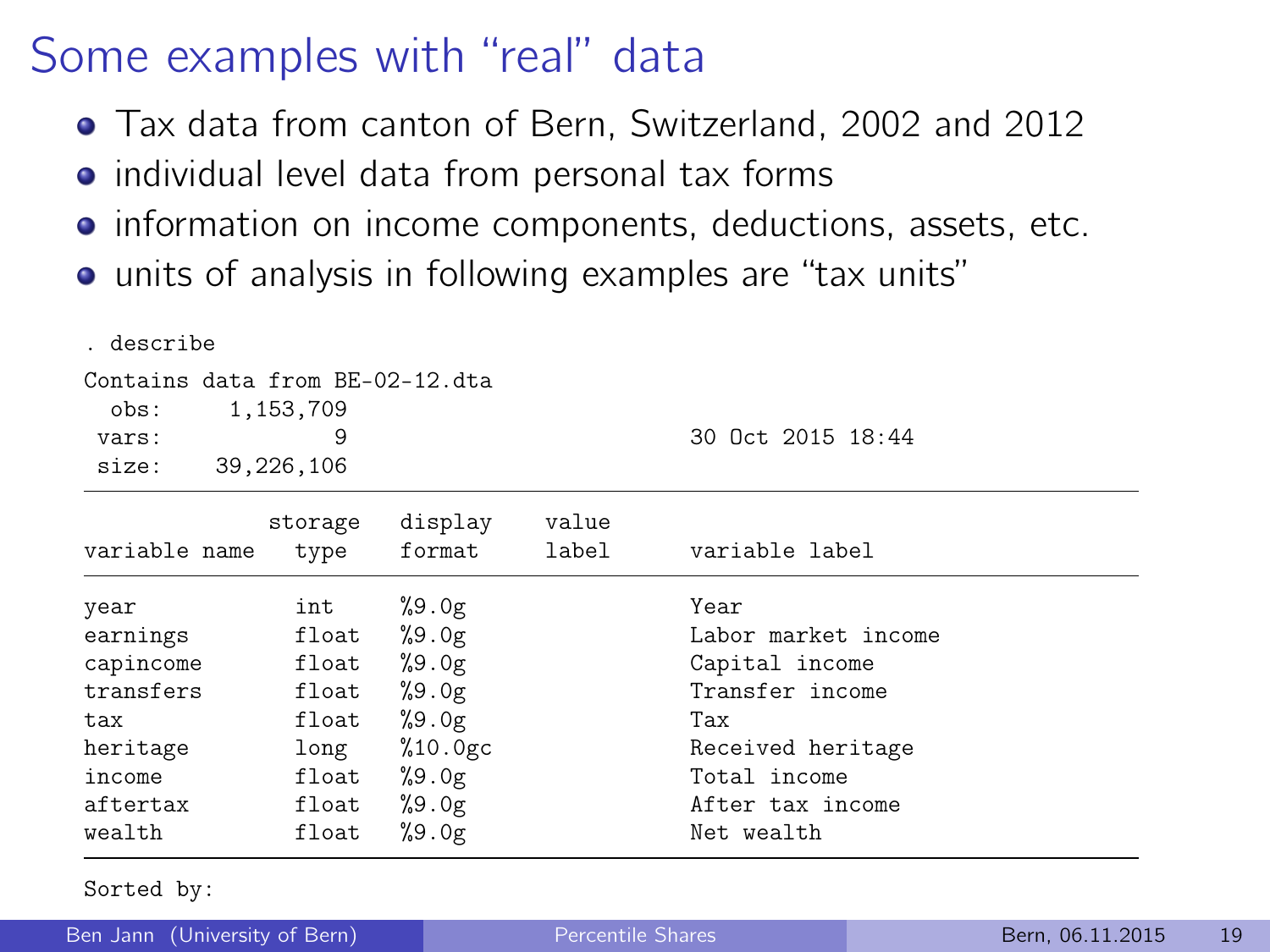## Distribution of total income in 2002 and 2012

- . pshare estimate income, density over(year) n(100) nose
	- (output omitted )
- . pshare histogram, yline(1)

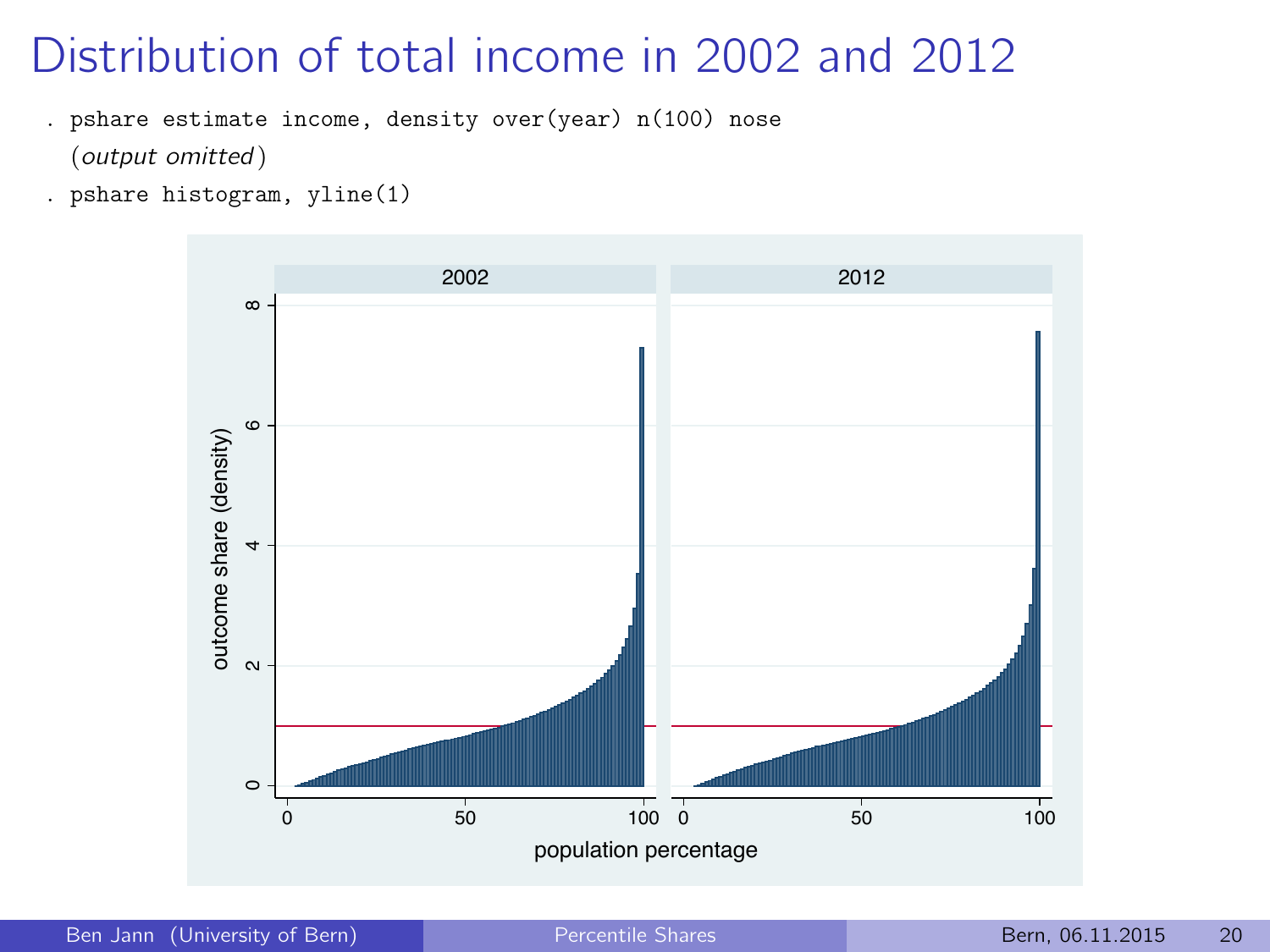## Change in income distribution from 2002 to 2012

- . pshare contrast
	- (output omitted )
- . pshare histogram, yline(0)

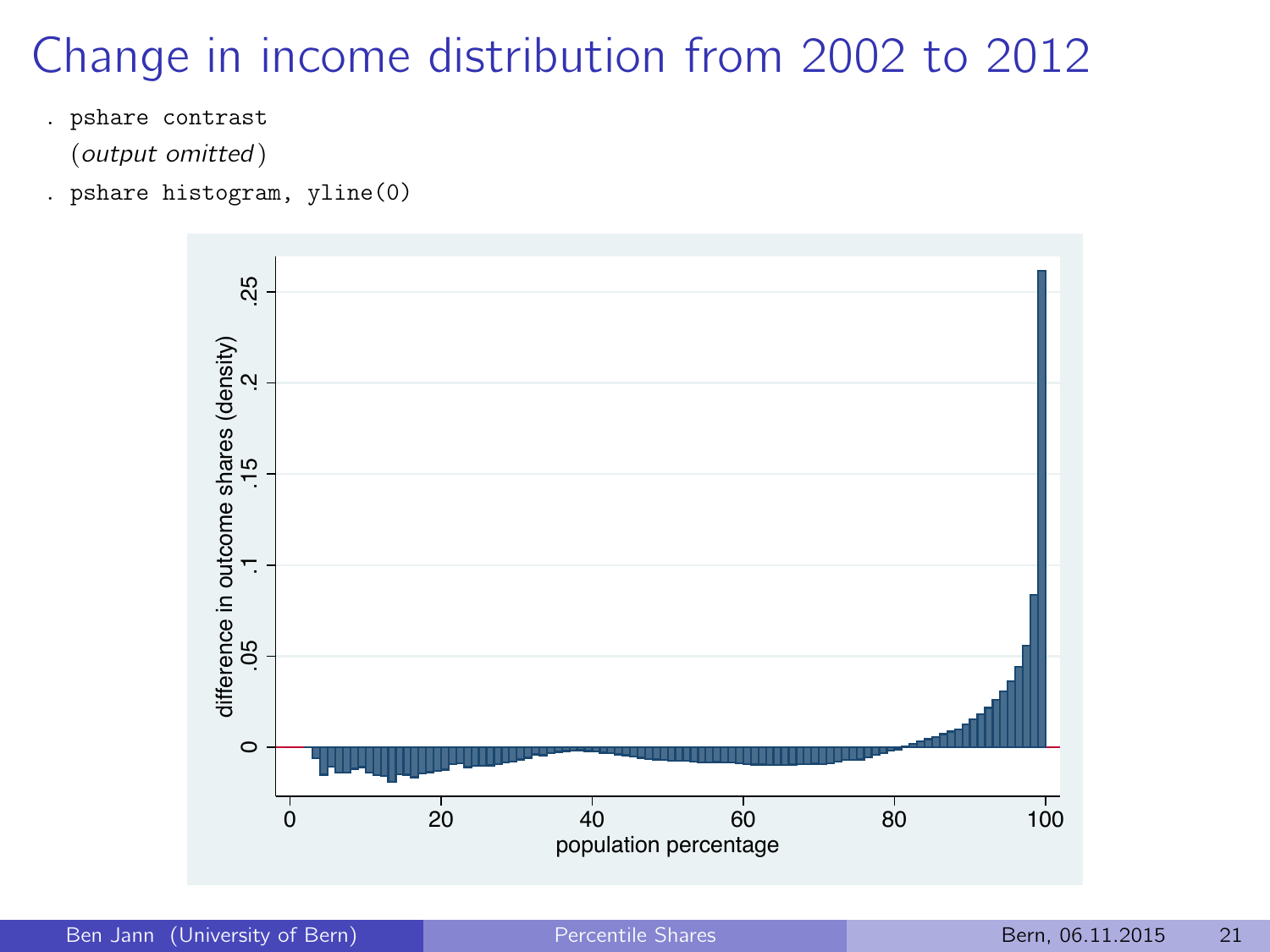### Distribution of net wealth in 2002 and 2012

- . pshare estimate wealth, density over(year) n(100) nose
	- (output omitted )
- . pshare histogram, yline(1)

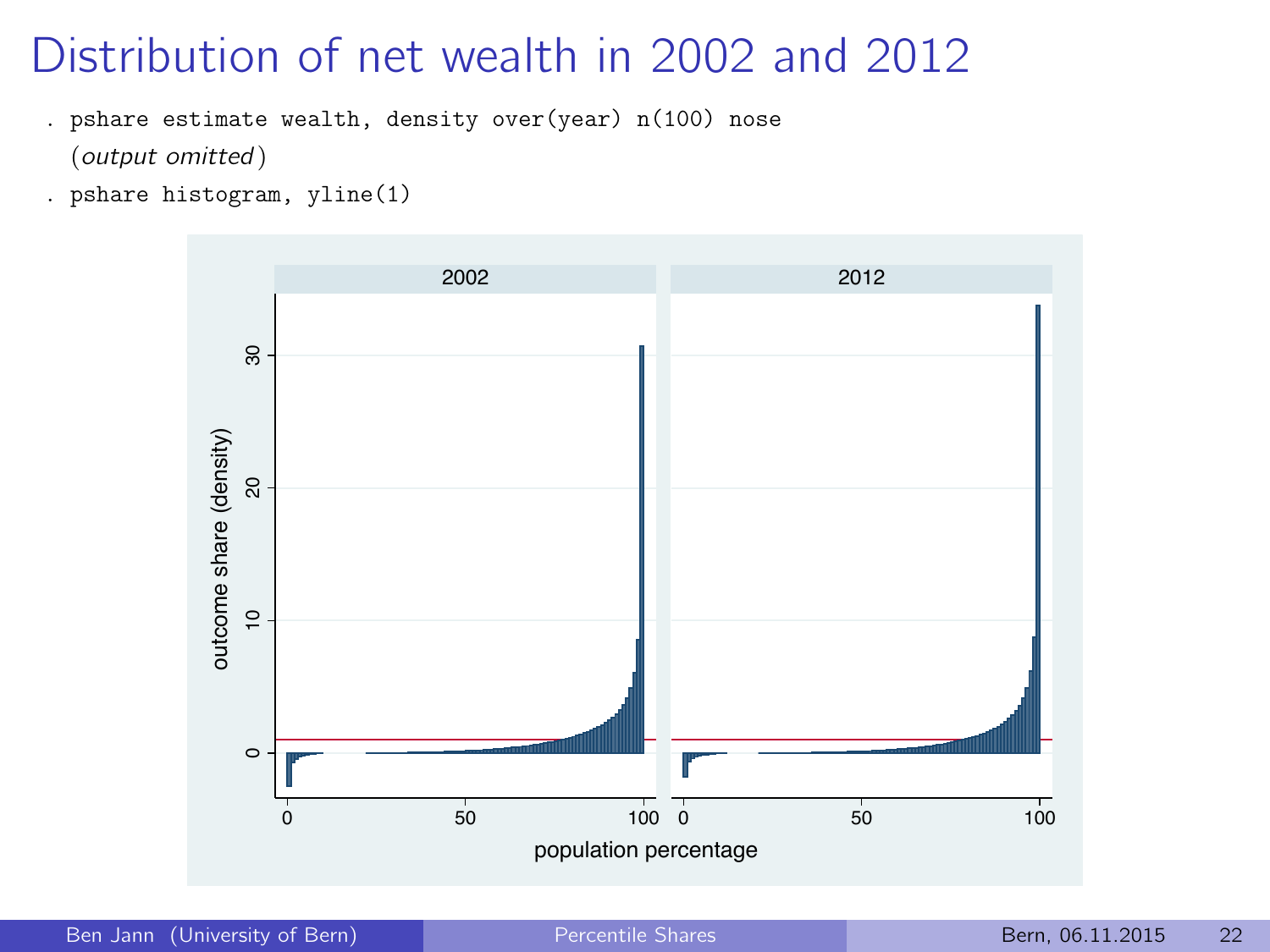## Change in wealth distribution from 2002 to 2012

- . pshare contrast
	- (output omitted )
- . pshare histogram, yline(0)

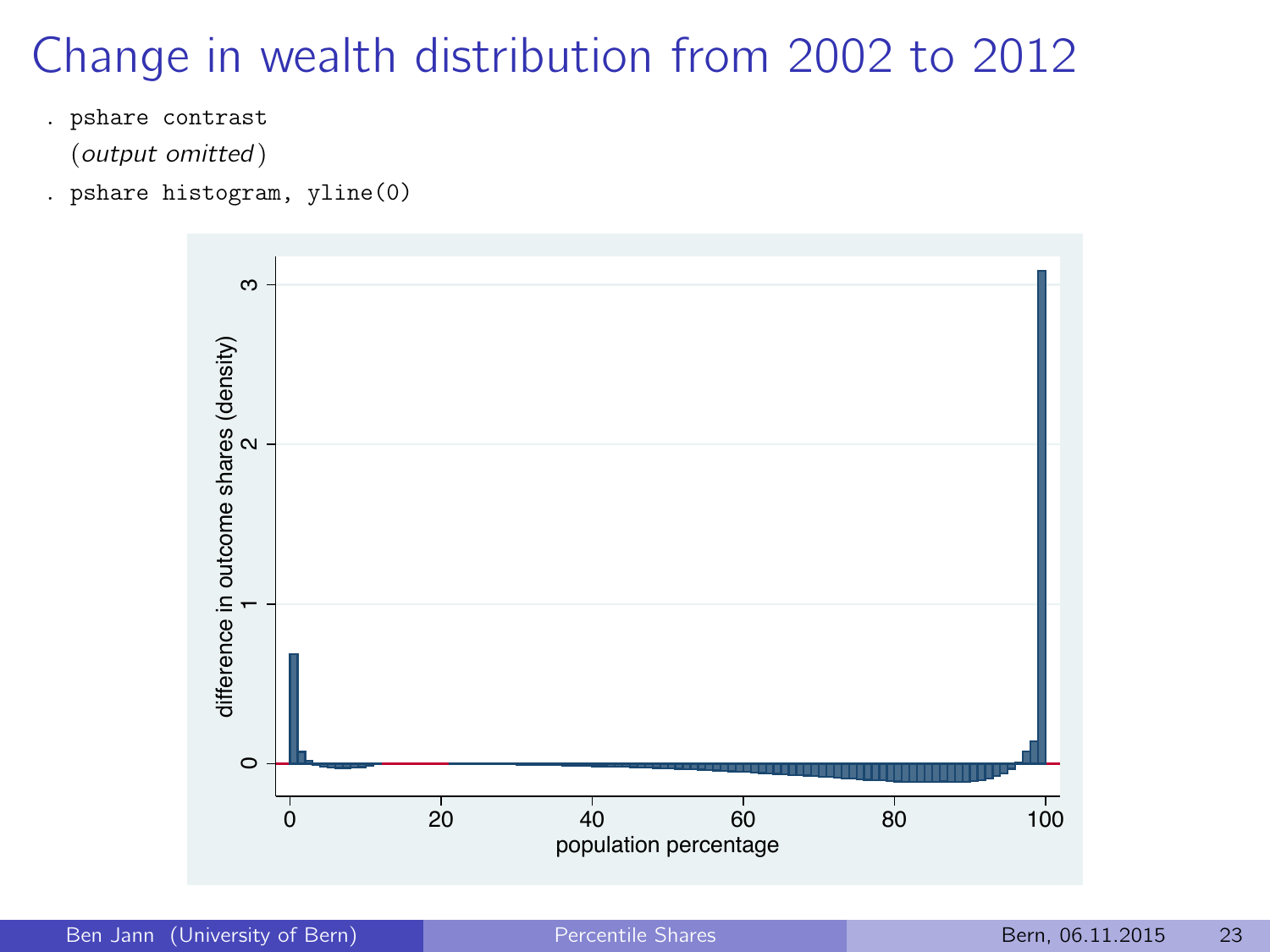#### Income composition by income percentiles (2012)

```
. generate earn_trans = earnings + transfers
```

```
. quietly pshare estimate income earn_trans earnings, ///
```

```
> pvar(income) base(income) density n(100) nose
```

```
. pshare histogram, overlay yline(1) fintensity(100) color(*.8) ///
```

```
> legend(order(3 "labor income" 2 "transfers" 1 "capital income") rows(1))
```
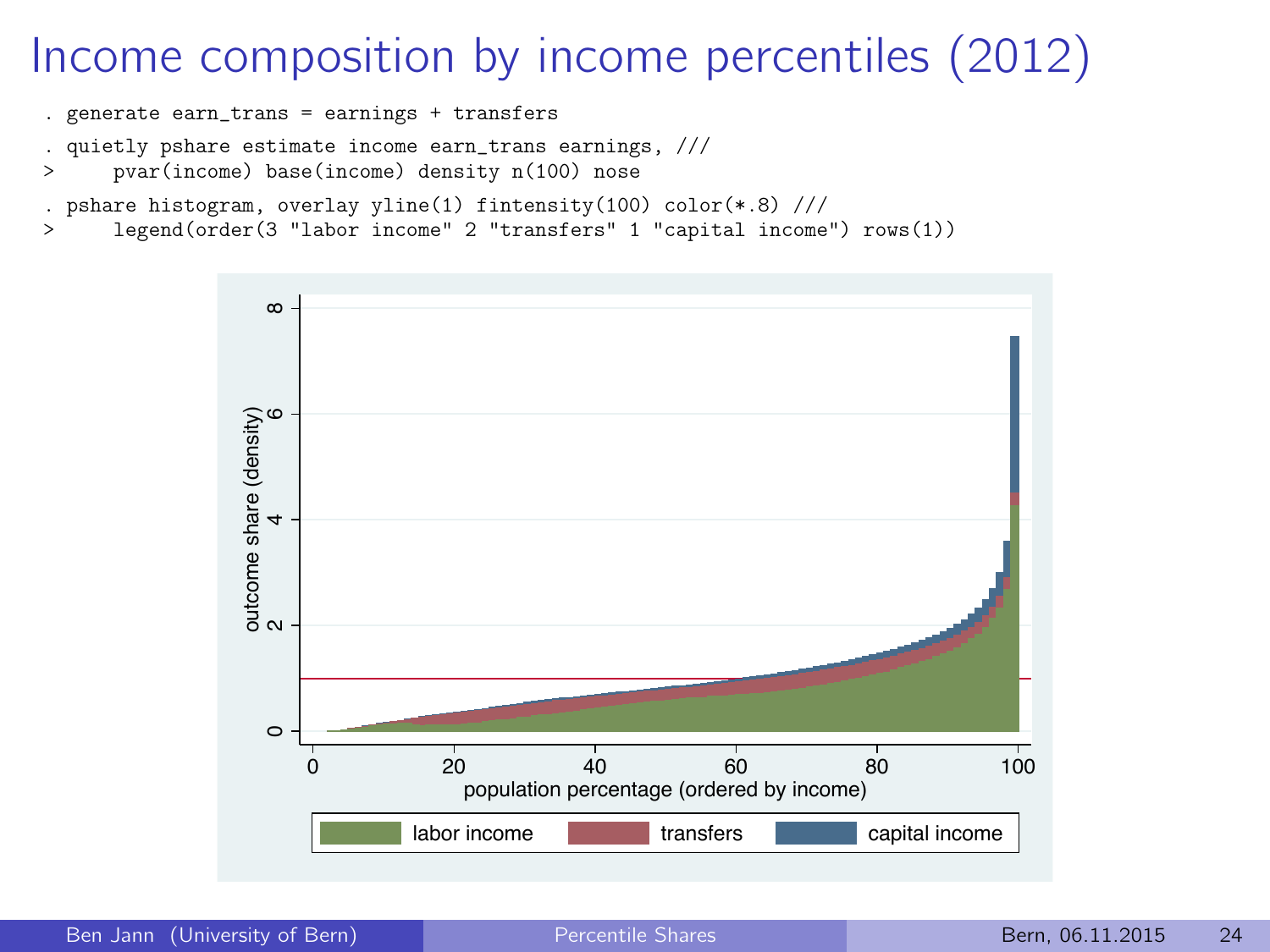#### Income composition in relative terms (2012)

```
. generate earn_trans_cap = income
```

```
. quietly pshare estimate income earn_trans_cap earn_trans earnings, ///
```

```
pvar(income) base(income) density p(10(1)99) nose
```

```
. quietly pshare contrast income, ratio
```

```
. pshare histogram, overlay finten(100) color(*.8) base(0) ///<br>
\geq legand(order(3 "labor income" 2 "transfere" 1 "capital is
```

```
> legend(order(3 "labor income" 2 "transfers" 1 "capital income") rows(1))
```
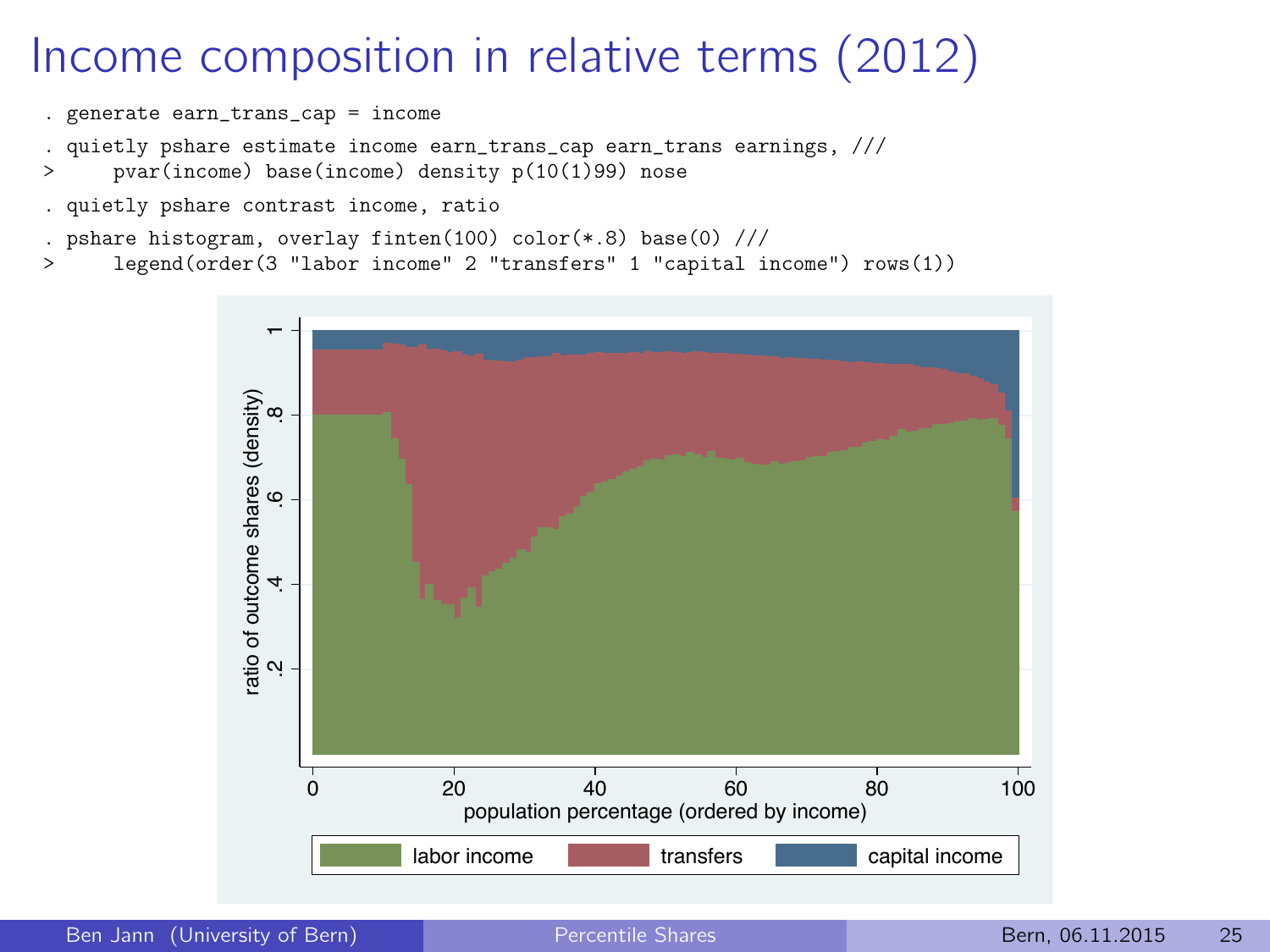## Received heritage by income percentiles (2012)

. pshare estimate heritage, pvar(income) n(100) density nose

(output omitted )

. pshare histogram, yline(1)

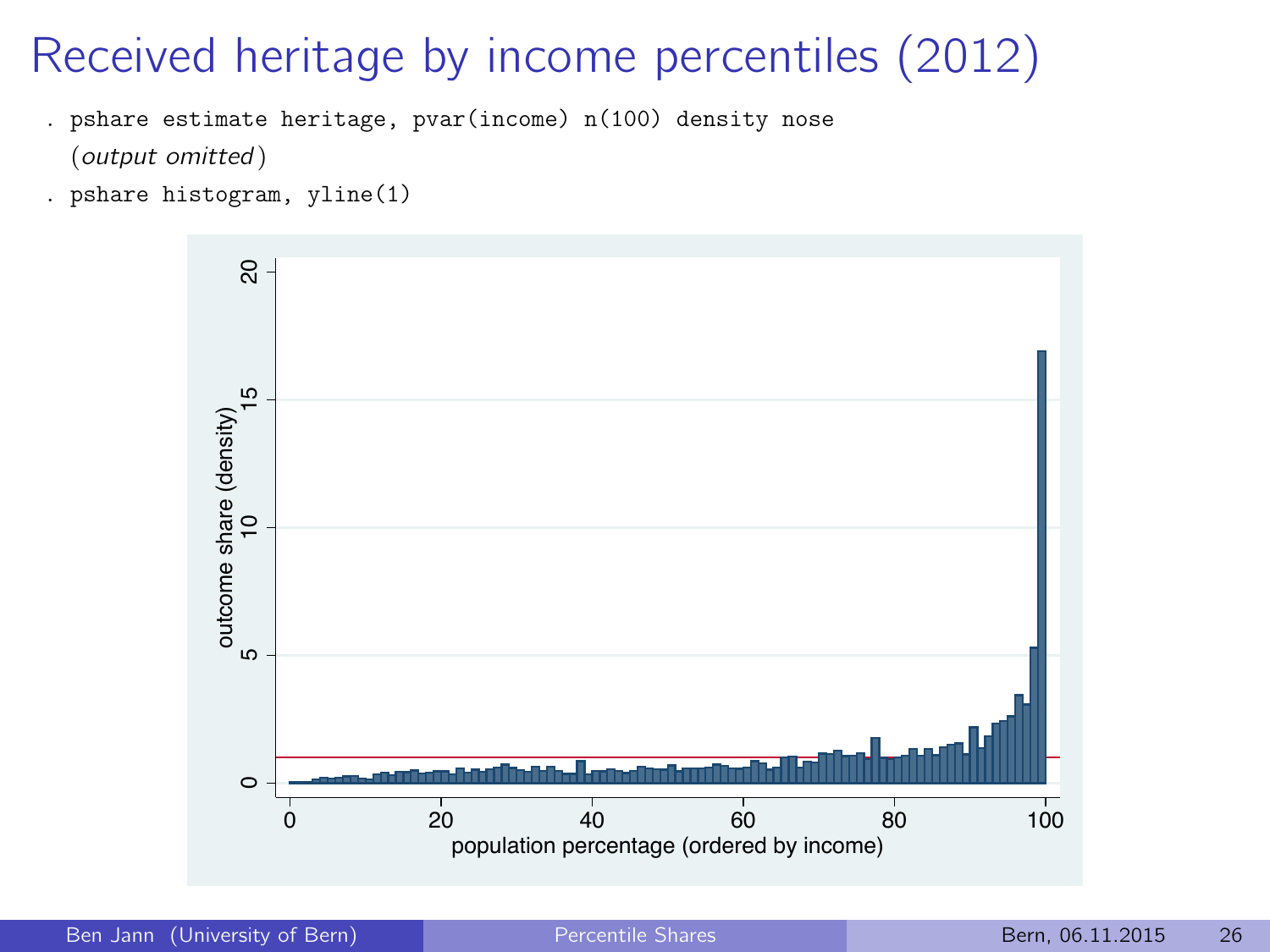## Pre-tax and post-tax income (2012)

- . pshare estimate income aftertax, base(income) pvar(income) n(100) density nose (output omitted )
- . pshare histogram, yline(1) overlay finten(100) color(\*.8)



Ben Jann (University of Bern) **[Percentile Shares](#page-0-0)** Bern, 06.11.2015 27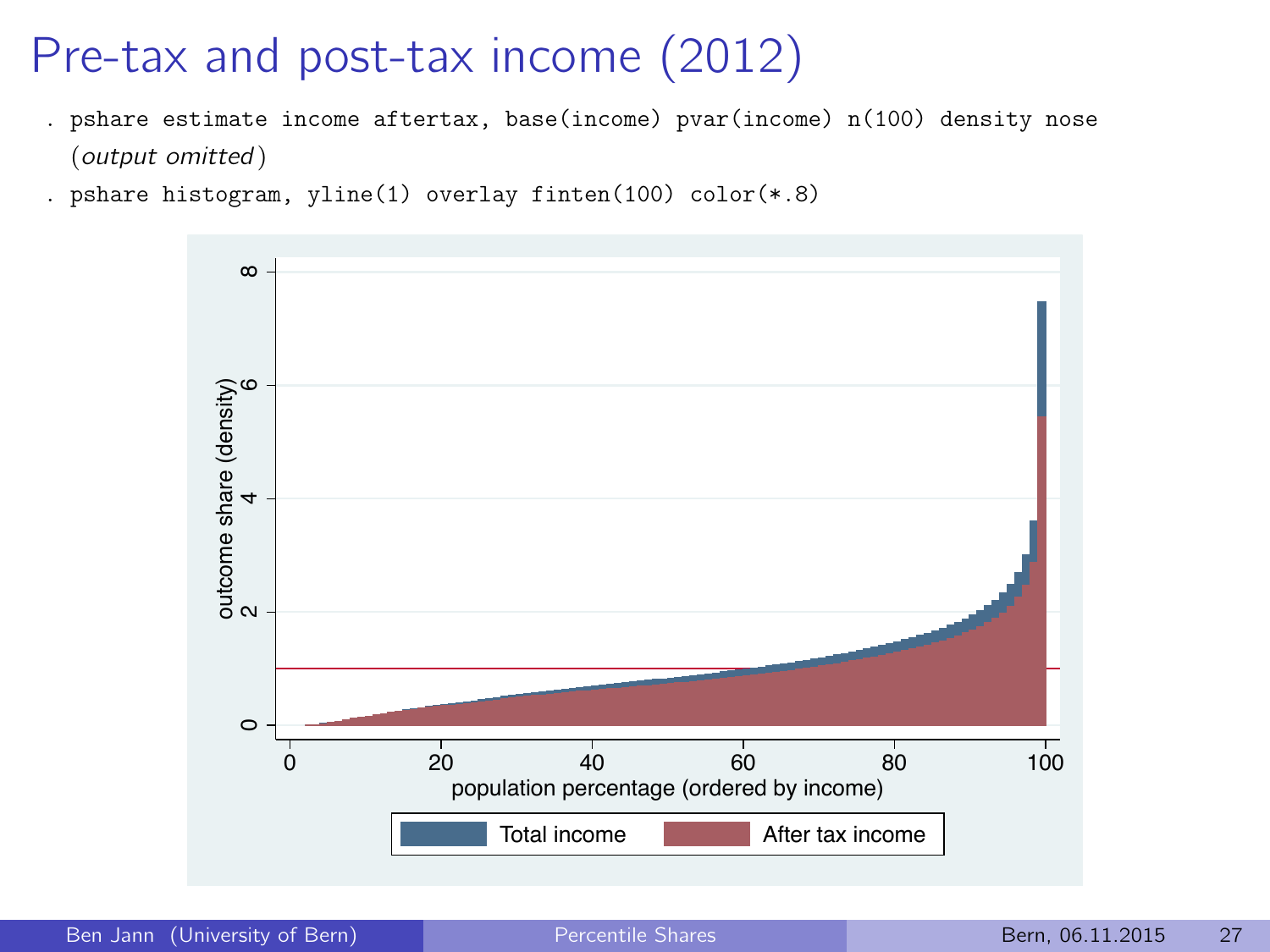### Tax rate by income percentiles (2012)

. quietly pshare estimate income tax, base(income) pvar(income) ///

- $p(10(1)99)$  density nose
- . quietly pshare contrast income, ratio

. pshare histogram, base(0) ylabel(0(.1)1)

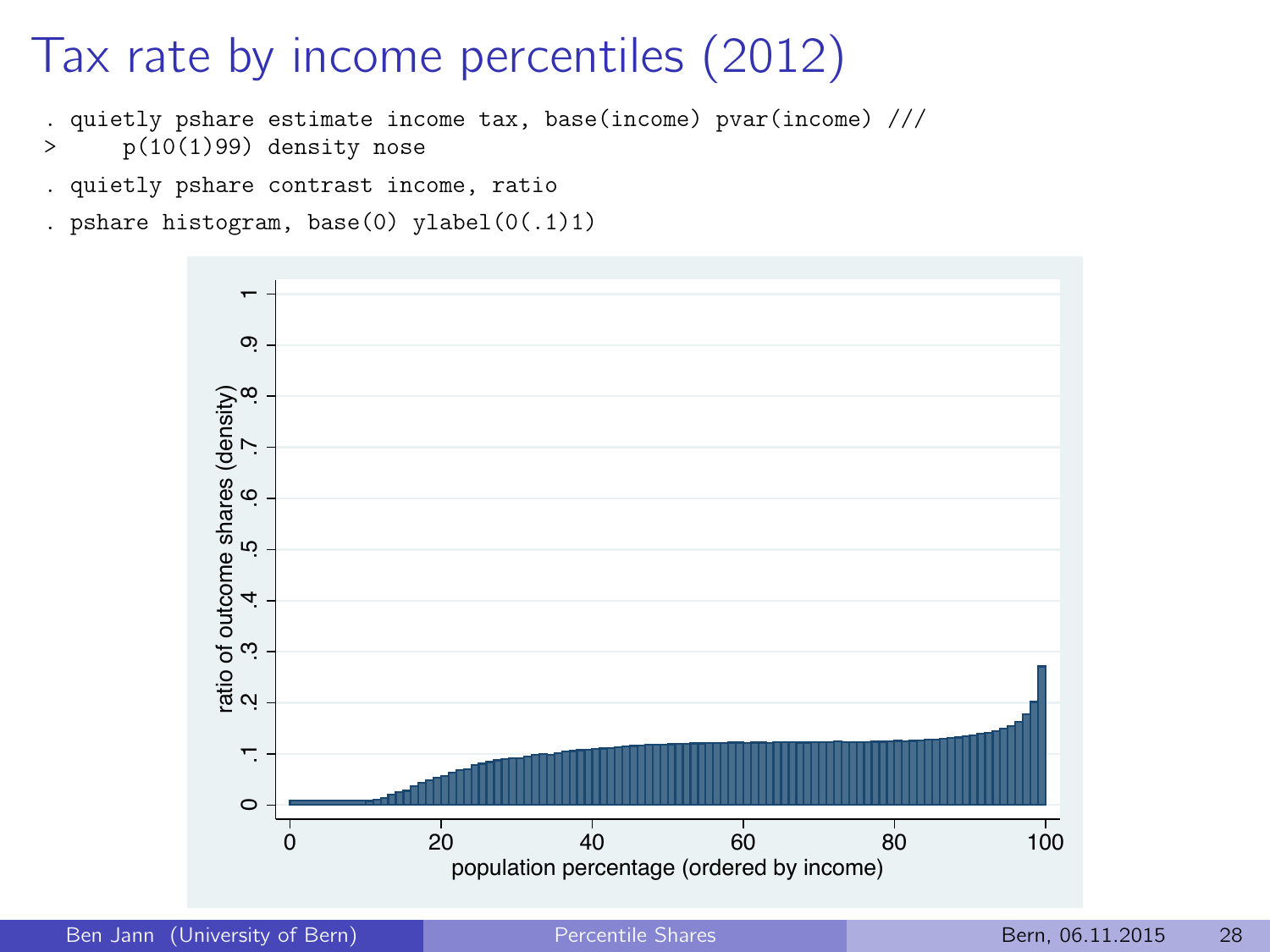## "Winners" and "losers" from taxation (2012)

- . quietly pshare estimate income aftertax, pvar(income) n(100) density nose
- . quietly pshare contrast income
- . pshare histogram

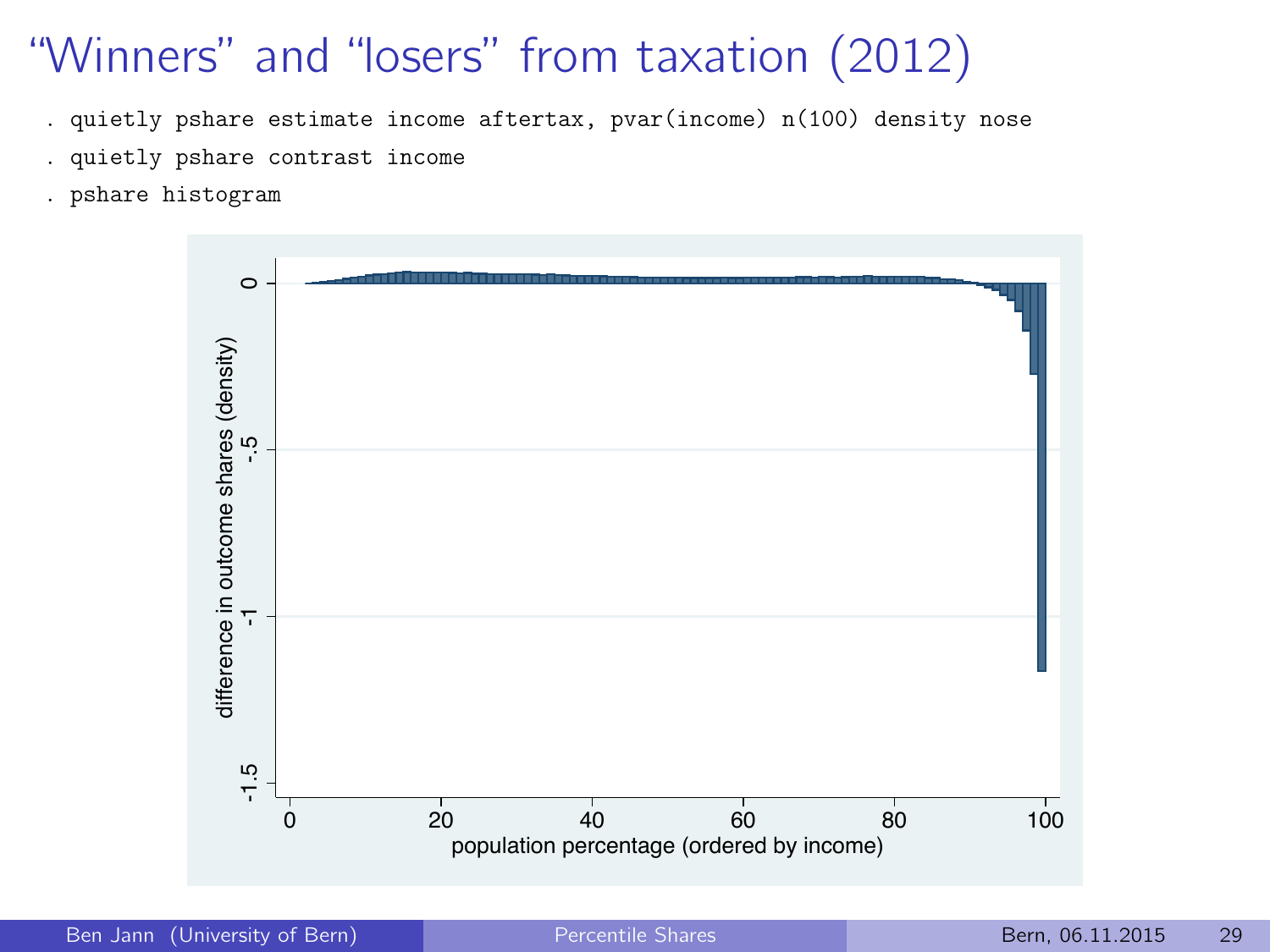## Small sample bias

- **•** Percentile shares are affected by small sample bias.
- The top percentile share is typically underestimated.
- The problem is difficult to fix.
	- $\triangleright$  Corrections could be derived based on parametric assumptions.
	- $\triangleright$  Smoothing out the data by adding random noise can be an option, but this also requires parametric assumptions.
	- $\blacktriangleright$  I evaluated a non-parametric small-sample correction using a bootstrap approach: the bias in bootstrap samples is used to derive correction factors for the main results.
	- $\triangleright$  This works very well in terms of removing bias (unless the distribution is extremely skewed).
	- $\triangleright$  However: MSE increases compared to uncorrected results!
	- $\triangleright$  Any ideas? Can Extreme Value Estimation be used to improve the estimates? Or would it be better to leave the point estimates as is and focus on obtaining bias-corrected CIs that have the correct size?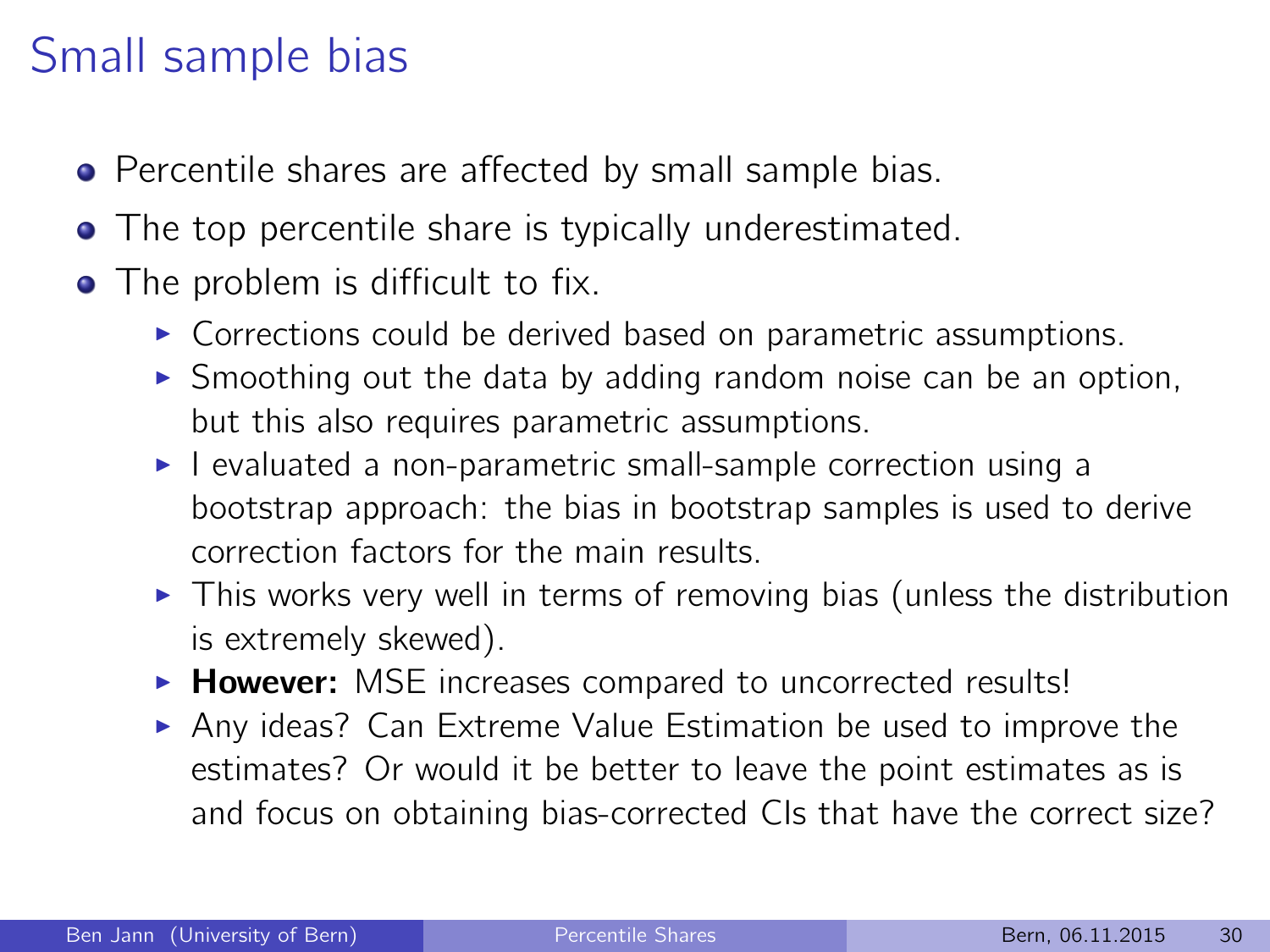### Small sample bias: how bad is the problem?

 $\bullet$  Simulation: relative bias in top  $1\%$  share using a log-normal distribution

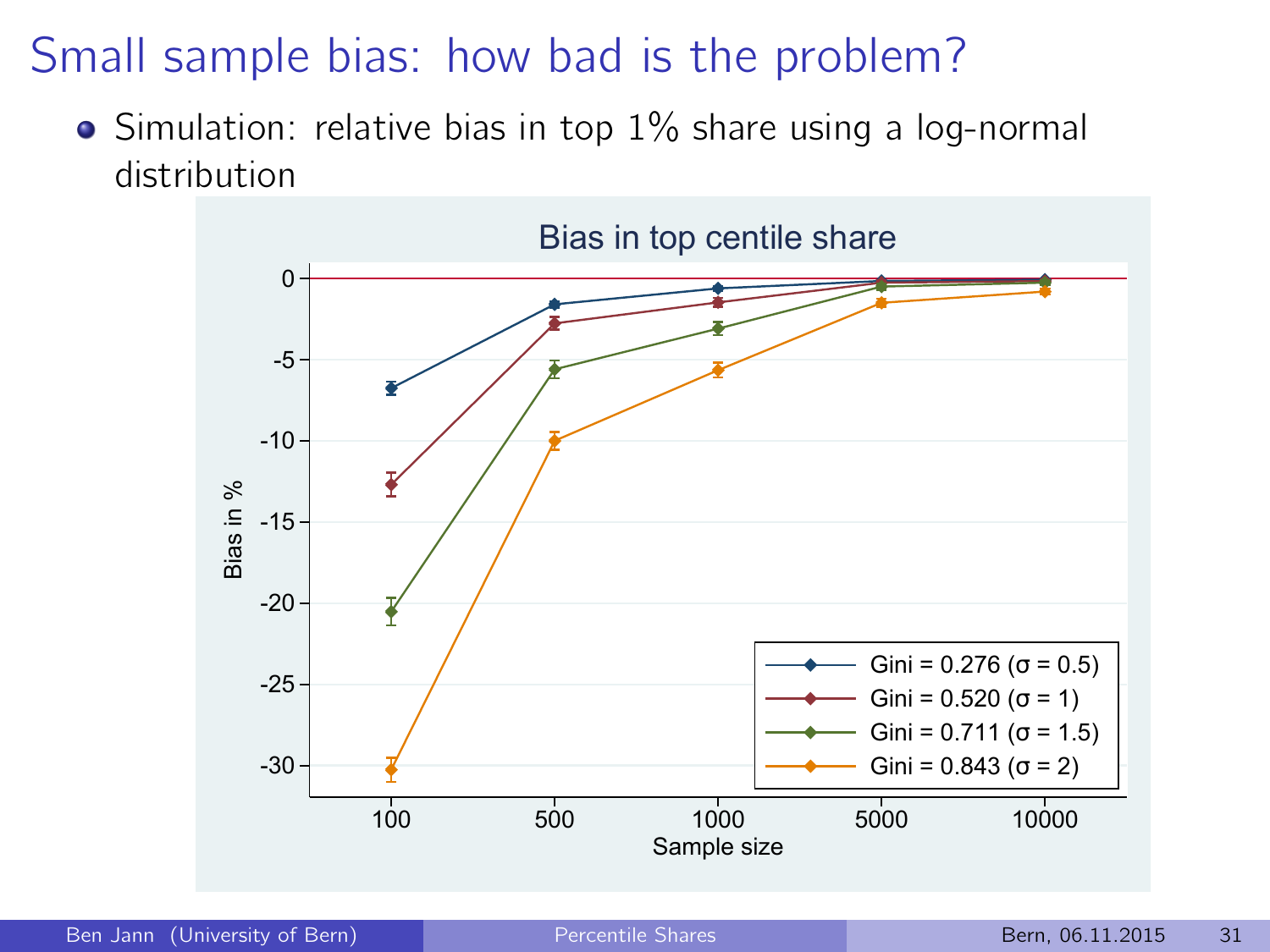## Software and paper

#### Software:

- . ssc install pshare
- . ssc install moremata
- . mata mata mlib index
- Paper:
	- $\blacktriangleright$  Jann, Ben. 2015. Assessing inequality using percentile shares. University of Bern Social Sciences Working Papers No. 13. <https://ideas.repec.org/p/bss/wpaper/13.html>